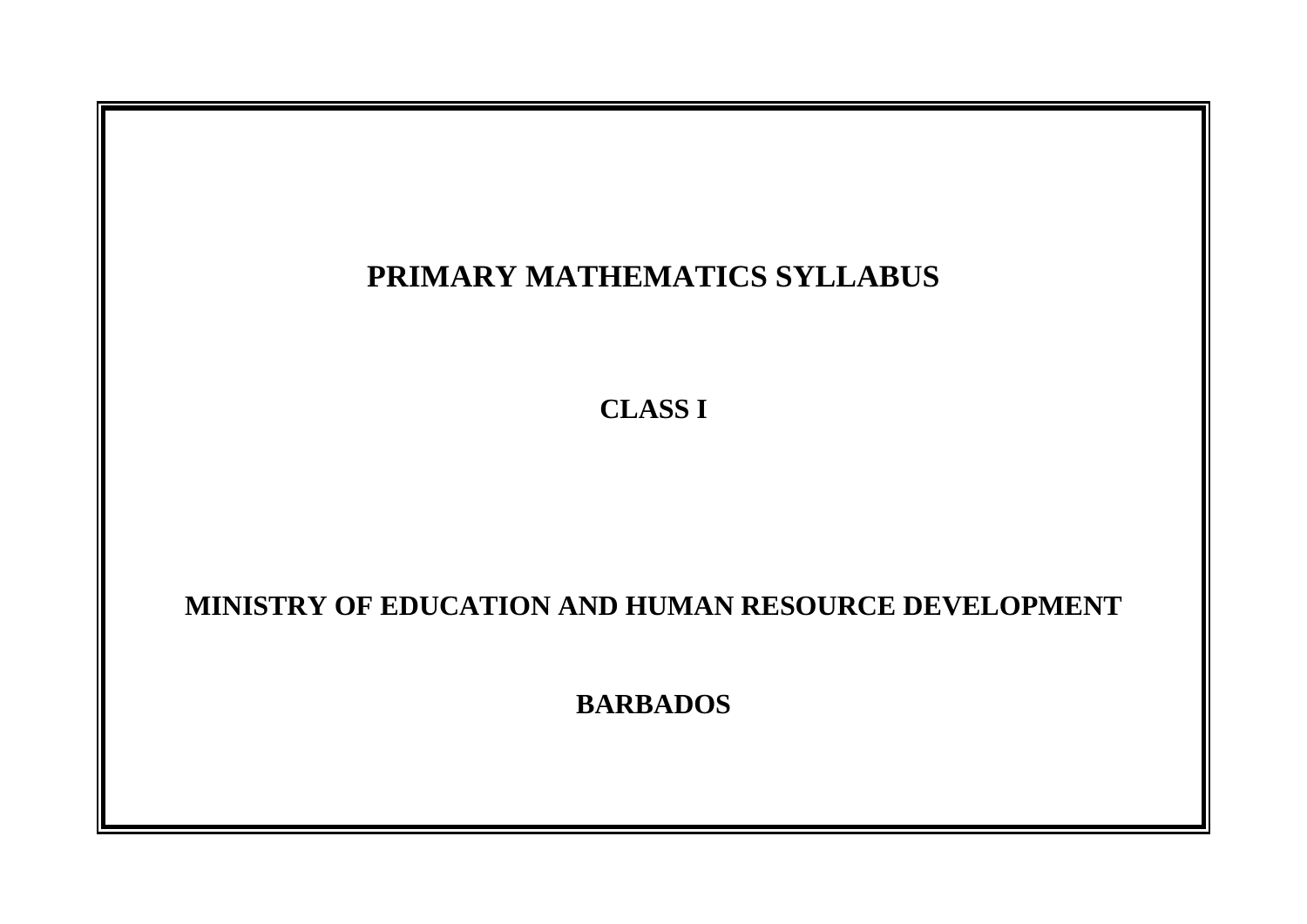# **TABLE OF CONTENTS**

|                           | PAGE |
|---------------------------|------|
| <b>ACKNOWLEDGEMENTS</b>   | 1    |
| <b>RATIONALE</b>          | iii  |
| <b>GENERAL OBJECTIVES</b> | V    |
| FORMAT OF THE SYLLABUS    | vi   |
| SCOPE AND SEQUENCE        |      |
| <b>ATTAINMENT TARGETS</b> | 4    |
| <b>SYLLABUS</b>           | 9    |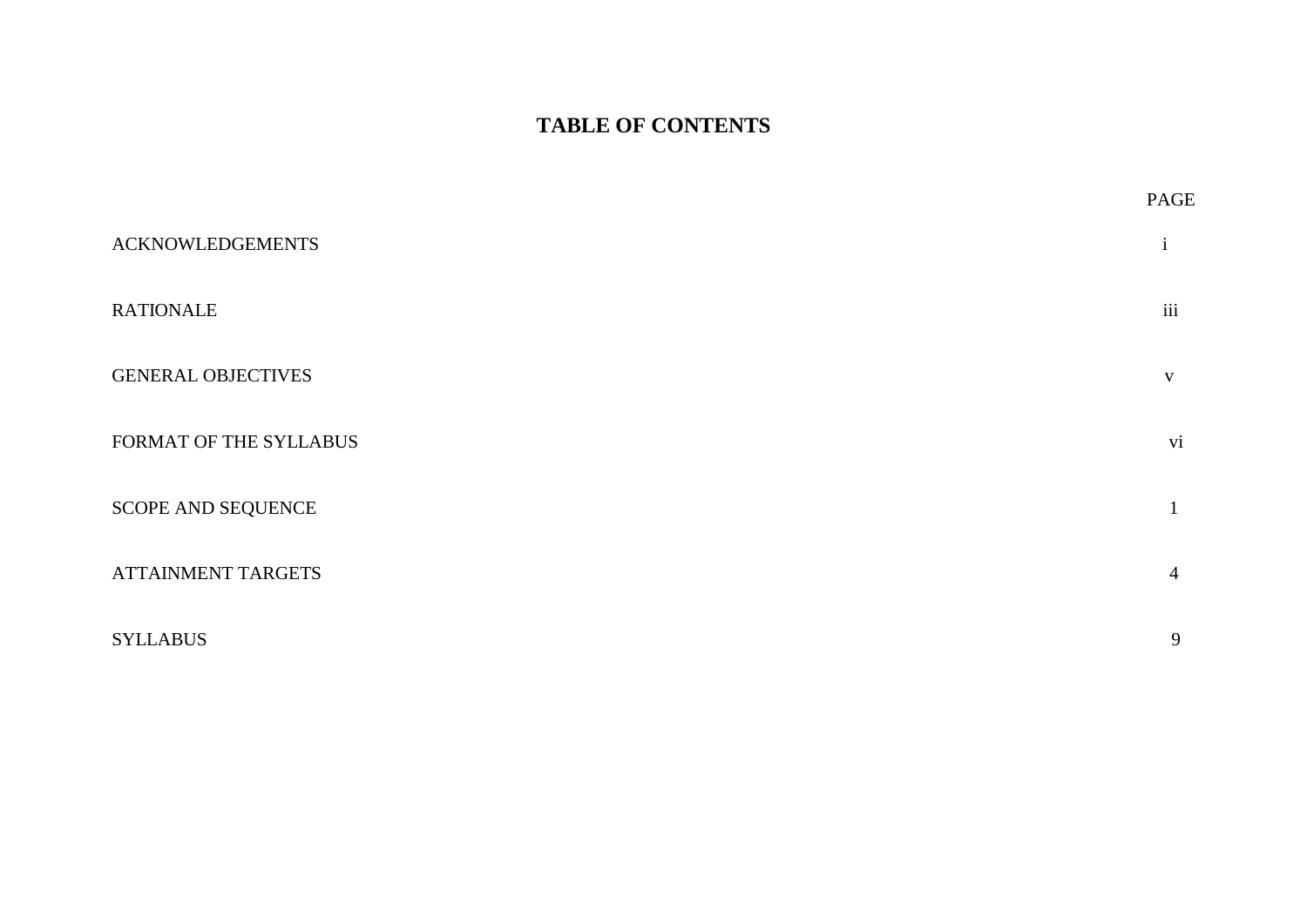## **ACKNOWLEDGEMENTS**

The Ministry of Education expresses thanks and appreciation to the following persons for their contribution to the development of this syllabus.

| Mrs. Bonnie Alleyne      | <b>Ellerton Primary</b>       |
|--------------------------|-------------------------------|
| Mrs. Sheila Babb         | <b>Grazettes Primary</b>      |
| Mrs. Margaret Blenman    | Good Shepherd Primary         |
| Ms. Jocelyn Boucher      | <b>Cuthbert Moore Primary</b> |
| Mr. Samuel Broomes       | <b>Eden Lodge Primary</b>     |
| Ms. Elsie Burton         | <b>St. Matthias Primary</b>   |
| Mr. Errol Bynoe          | Christ Church Boys'           |
| Mrs. Hortence Carrington | <b>Sharon Primary</b>         |
| Mr. Ian Chandler         | <b>St. Matthew Primary</b>    |
| Ms. Mary Chase           | <b>Cuthbert Moore Primary</b> |
| Mr. Wayne Drakes         | Vauxhall Primary              |
| Ms. Mary Farley          | Pine Primary                  |
| Ms. Juan Forte           | St. Ambrose Primary           |
| Mr. Andrew Haynes        | St. Ambrose Primary           |
| Mrs. Maxine Husbands     | Deacon's Primary              |
| Ms. Petrina Husbands     | St. David's Primary           |
| Mr. Elvis Johnson        | <b>South District Primary</b> |
| Mrs. Judy Lorde-Waithe   | <b>Mount Tabor Primary</b>    |
| Ms. Estelle Nelson       | Hillaby-Turner's Hall Primary |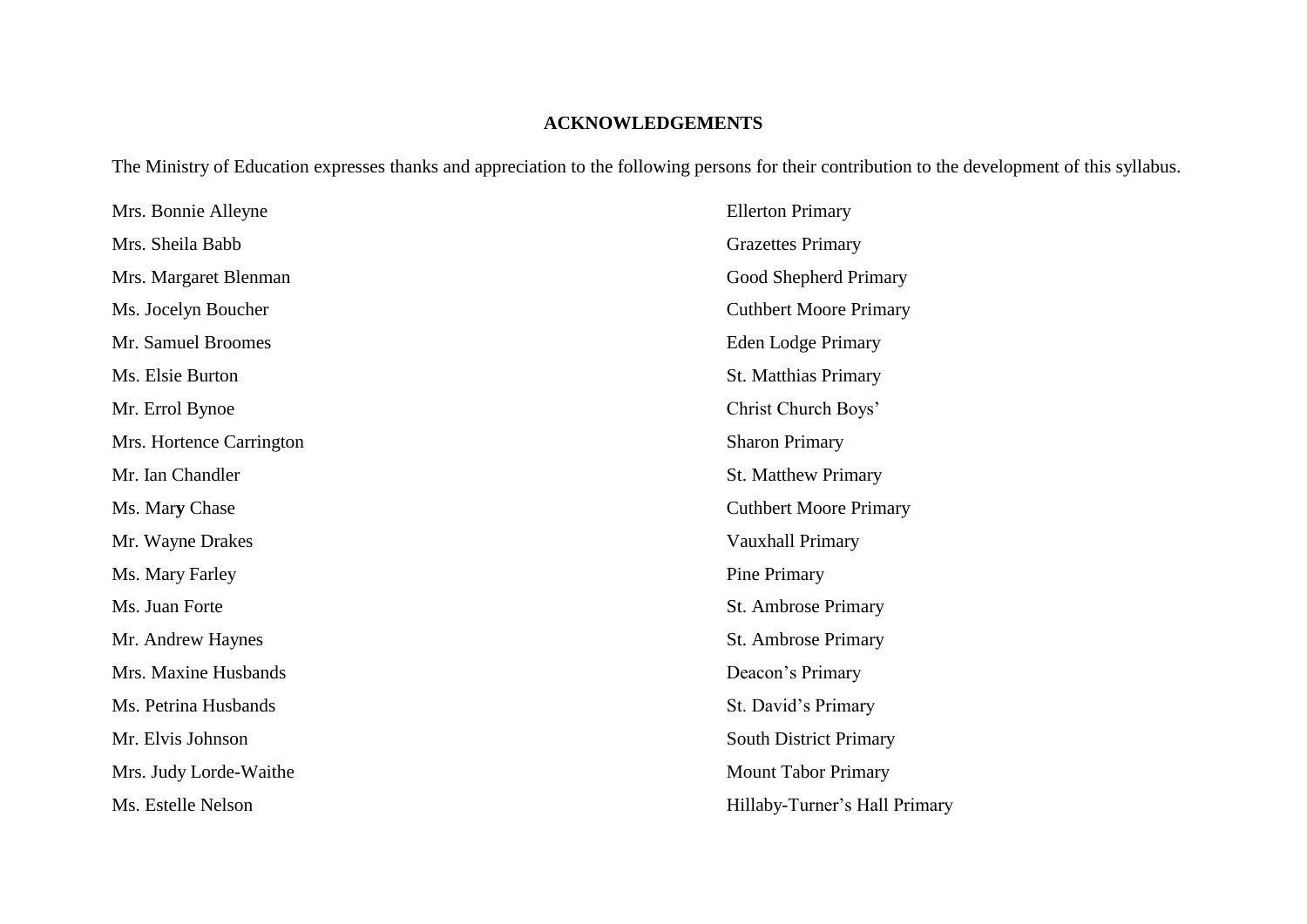Mrs. Valrie Quintyne Pine Primary Mr. Neville Small Christ Church Boys' Mrs. Sandra Small-Thompson Westbury Primary Mrs. Shirley Thomas St. Joseph Primary Mr. Marlon Wilson St. Elizabeth Primary Mrs. Gladwin Greaves St Alban's Primary

Ms. Julia Taitt Peripatetic Teacher**-** Mathematics Ministry of Education Mr. Carlisle Ramsay Education Officer- Testing and Measurement Ministry of Education Ms Benita Byer Education Officer- Mathematics (Ag) Ministry of Education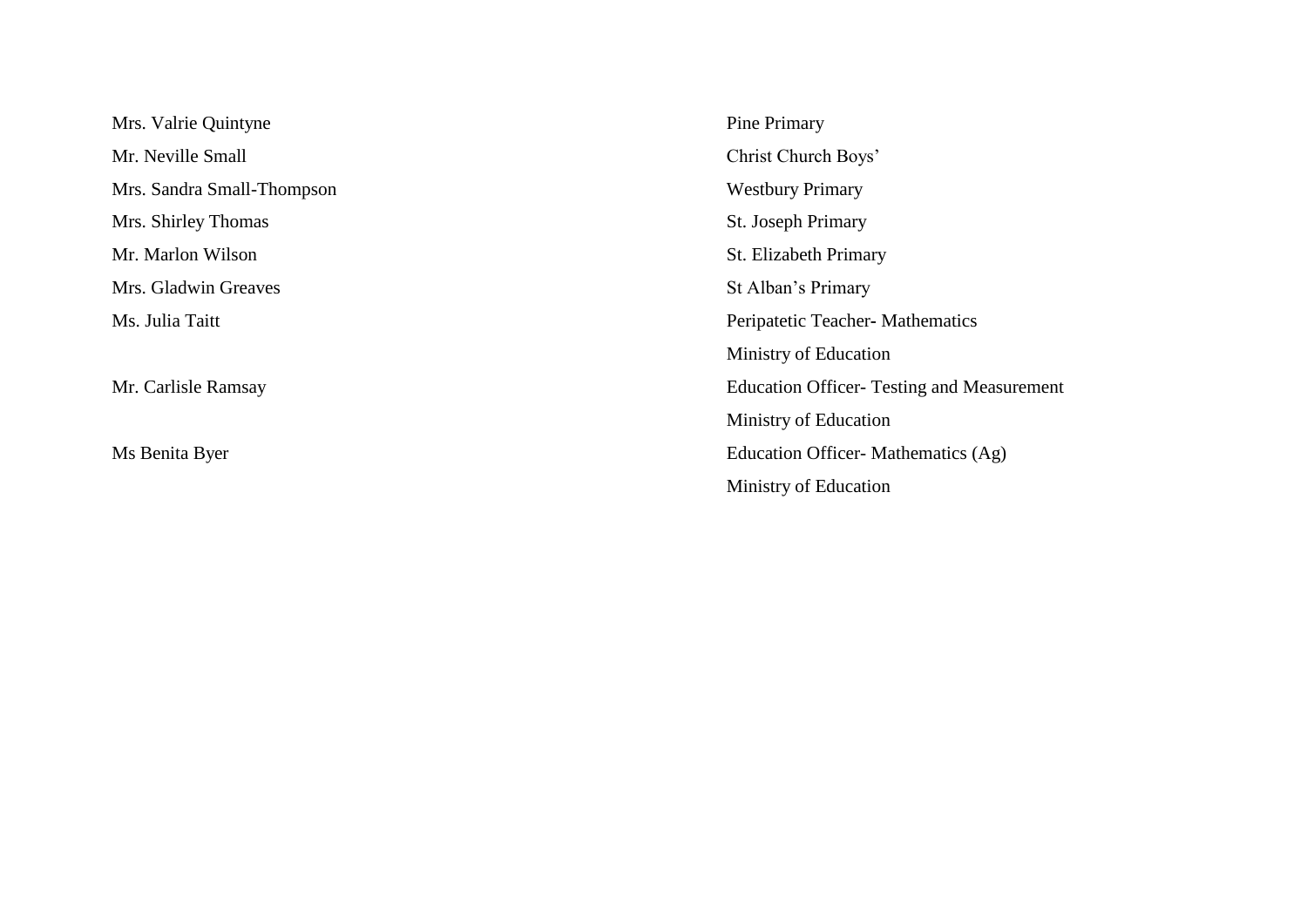# **RATIONALE**

There is a need for all primary school pupils in Barbados today to experience a shift in emphasis in the teaching/learning process in mathematics from that which was practised twenty or even five years ago. The rapid advances in computer technology, the easy accessibility of inexpensive calculators, the implementation of the project, EduTech 2000 and the ever-increasing rate of change in all aspects of society require that pupils develop new skills and attitudes to meet these demands.

It is no longer sufficient that pupils develop proficiency in computation and in applying that computation to their day-to-day problems. By the time these pupils reach adolescence and adulthood in the twenty-first century, they will be faced with new problems and challenges. It is crucial, therefore, that these pupils be a part of an environment which allows them to **think, reason, and solve problems** using as much of the available technology as possible. Pupils of different ages think, reason and solve problems at different levels, but all pupils are capable of rational thought, reasoning and solving problems.

This Primary Mathematics Syllabus supports the new initiatives of the Ministry of Education, which stress that:

- the child-centred approaches be used in conjunction with the traditional teacher-centred approaches  $\Box$
- $\Box$ problem-solving should be the focus of mathematics instruction
- reasoning about mathematics should be used to help pupils make sense of mathematics, rather than just memorizing rules and  $\Box$ procedures
- mathematics is an ideal subject for the development of critical-, creative- and decision-making skills of the pupils from at a very  $\Box$ early age
- manipulatives are powerful tools that can help pupils link the concrete experiences to pictorial representations and finally to  $\Box$ abstract symbols to build mathematical understanding
- mathematics should be connected to other subject areas and to the pupils' everyday experiences to make it meaningful $\Box$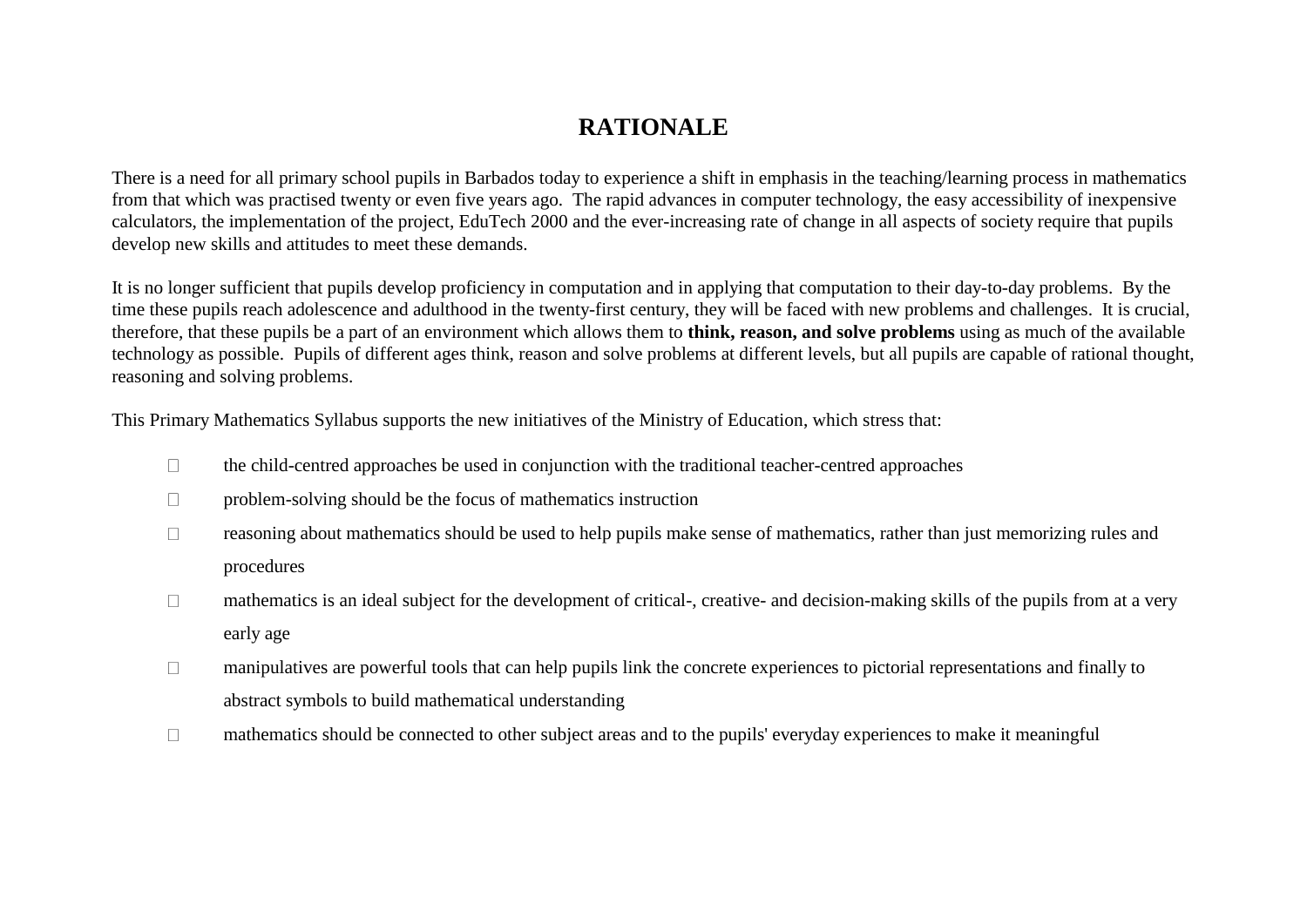- $\Box$ information technology, namely, calculators and computers, be used as tools to help pupils explore and develop concepts and solve problems
- $\Box$ instruction using the multi-media approach, visual, auditory and tactile/kinesthetic should be used to reach all pupils
- $\Box$ assessment should be multi-faceted and evaluate what pupils can do and understand

Through the piloting and implementation of this syllabus and the feedback and consultation from teachers and other educators, modifications will be made to ensure that this document is user-friendly to all teachers of mathematics in primary schools in Barbados.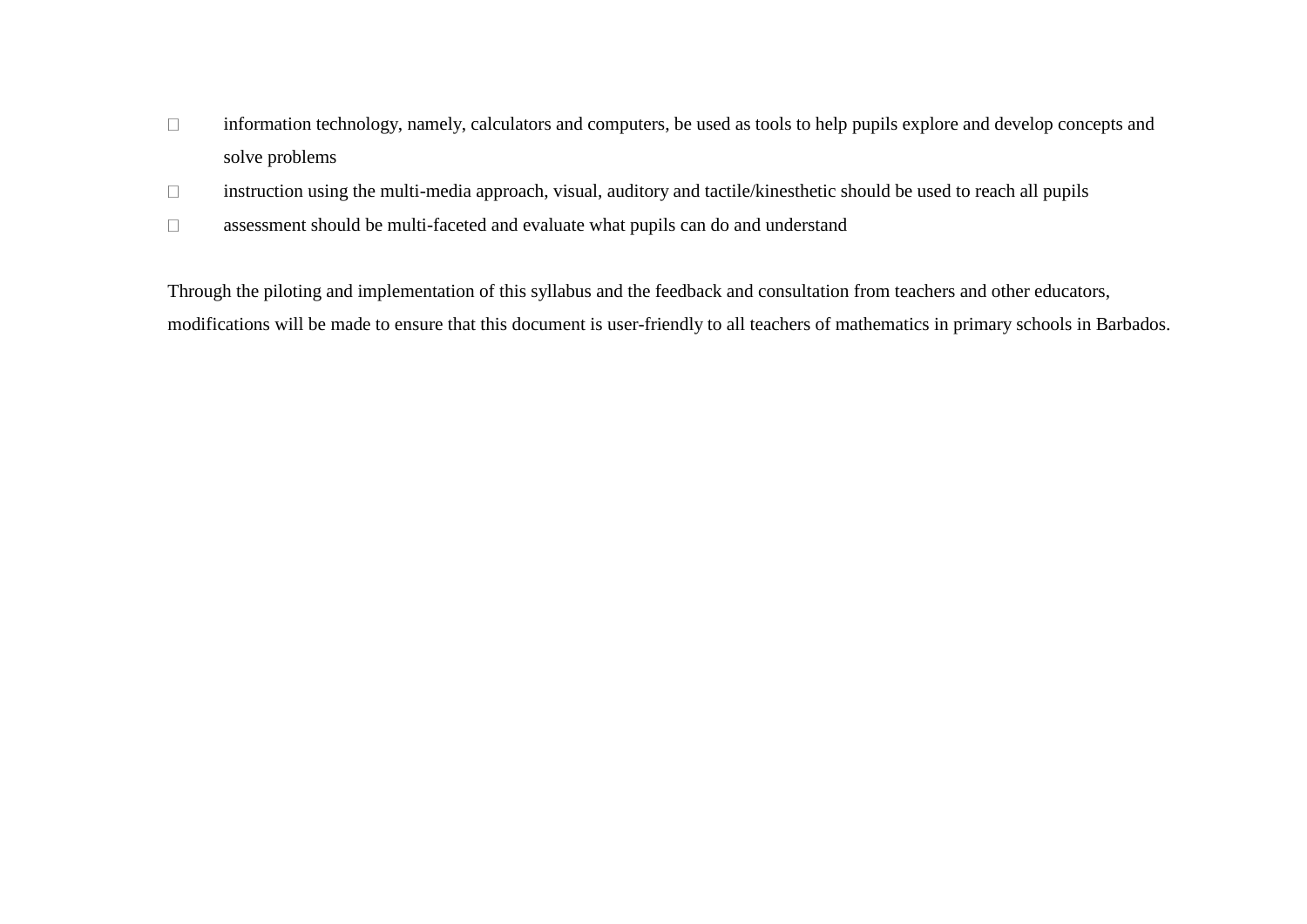# **GENERAL OBJECTIVES**

The general objectives for the primary mathematics syllabus are to help pupils:

- acquire a range of mathematical techniques and skills
- develop an awareness of the importance of accuracy in computation
- develop an awareness of mathematics in their environment
- cultivate the ability to apply mathematical knowledge to the solutions of problems in their daily lives
- $\Box$  cultivate the ability to think logically, creatively and critically
- use technology to explore mathematical situations.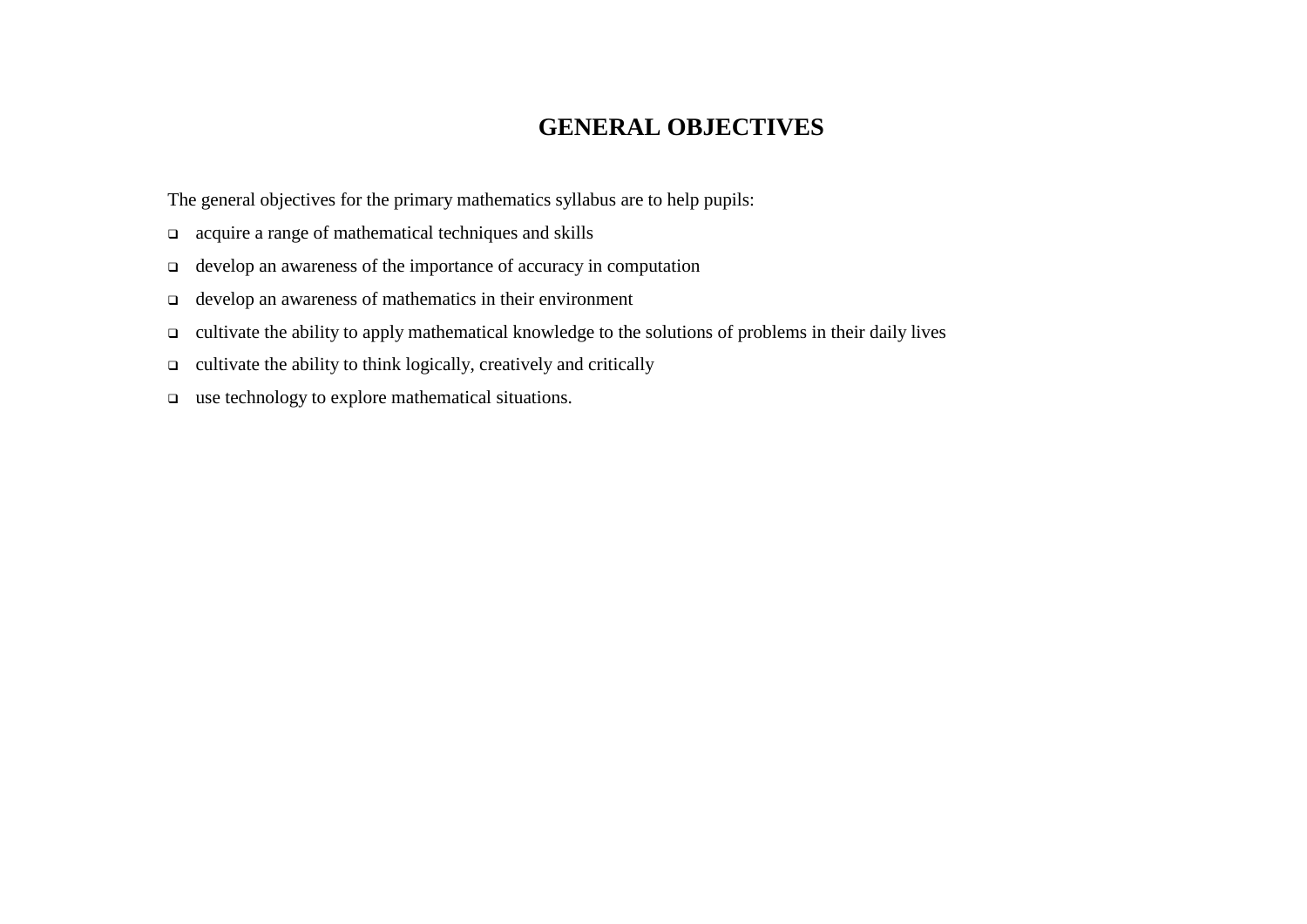# **FORMAT OF THE SYLLABUS**

In addition to the syllabus for Class 1, this document contains the following sections: Scope and Sequence, Attainment Targets and Suggested Activities and Assessment Procedures. Highlighted in the syllabus are the integration of technology into instruction and the development of critical, creative and decision-making skills. Both areas were already in use but are now being highlighted because of the need to have all pupils computer literate and to be critical and creative in their thoughts and actions.

The nature of mathematics instruction requires that concepts are introduced in the earlier stages and developed in the later stages. The *Scope and Sequence therefore, indicates the classes in which a topic is to be introduced and developed. The v indicates in which class* the topic/skill/concept should be introduced and the 4indicates that the concept has to be developed and maintained in these classes.

The *Attainment Targets* are presented as a list of objectives and indicate what each pupil should be able to achieve at the end of the school year. It is understood that because of varying abilities and aptitudes, some pupils might be able to achieve a higher standard than that which is set and some may not be able to complete all the objectives for the particular age group. The targets for a particular class represent the objectives that should be achieved at that level, in addition to those of the lower classes.

The *Suggested Activities* included in the syllabus will ensure that pupils use and apply mathematics to promote mathematical reasoning, make decisions and analyse data. In addition, the proposed tasks meet both the individual needs of the pupils as well as provide activities for group work, thereby facilitating collaboration between pupils, teachers and parents, while consolidating instruction and developing the necessary skills.

*Assessment* is a fundamental part of the teaching and learning process. It should measure not only what the pupils know and can produce, but should provide more authentic information about the learner. Further, continuous assessment is essential in monitoring the progress of pupils and teachers are therefore encouraged to use mathematics profiles to record each child's progress. To this end a variety of assessment methods should be utilised including achievement tests, portfolio assessment, journals and discussions.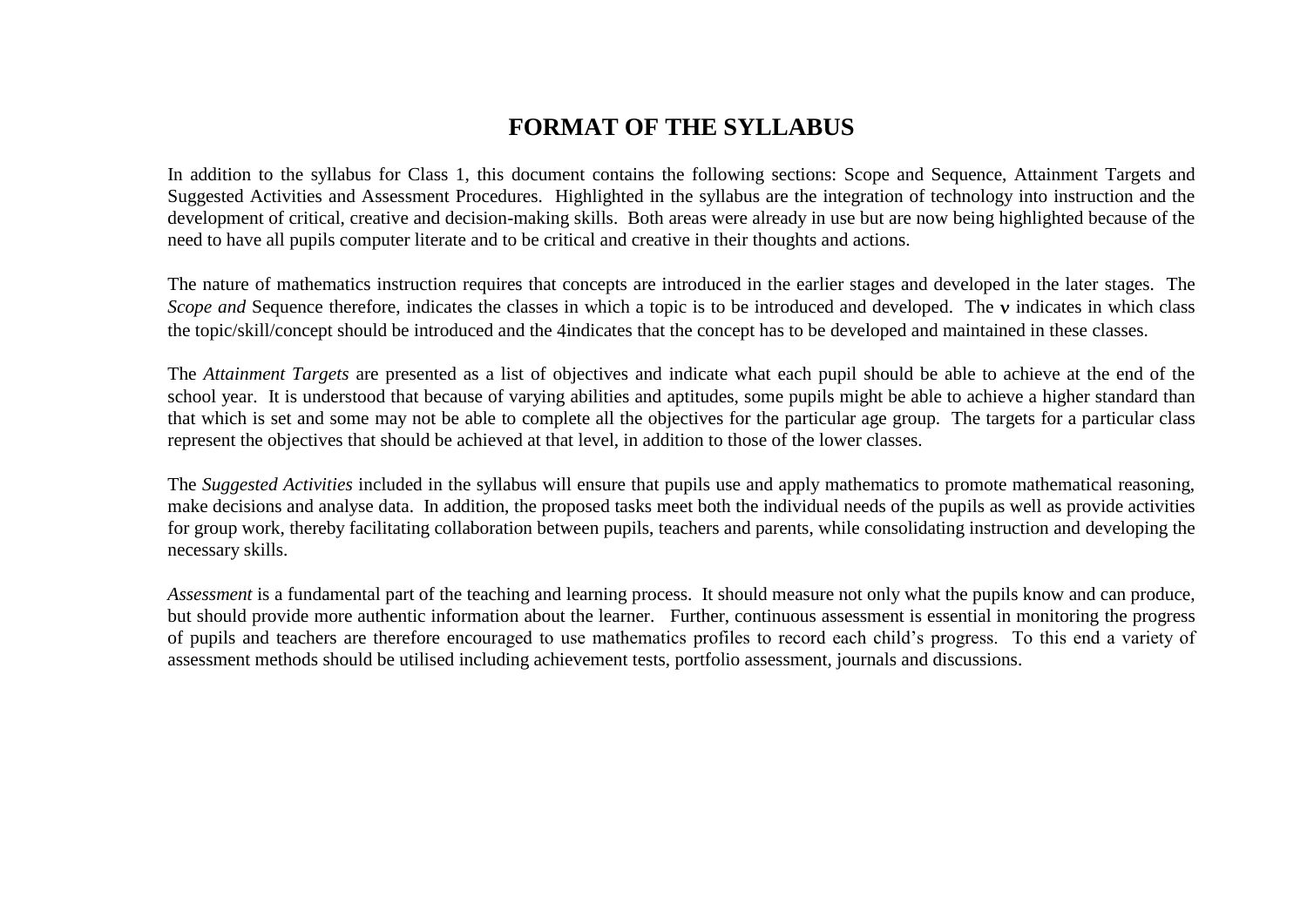The *Integration of Technology* is integral to mathematics instruction and can be beneficial in areas such as computation, geometry, data handling and problem solving. The use of technology is particularly effective in reducing the fear and anxiety associated with learning mathematics, since it allows the pupils to focus less speed and memorization and more on the processes necessary to obtain the solutions.

Teachers are encouraged to use strategies and methodologies to develop *Critical Thinking and Problem Solving Skills.* The mathematics classroom should provide the opportunity for pupils to formulate problems from everyday situations, use concrete materials, reason logically and use a variety of problems solving strategies.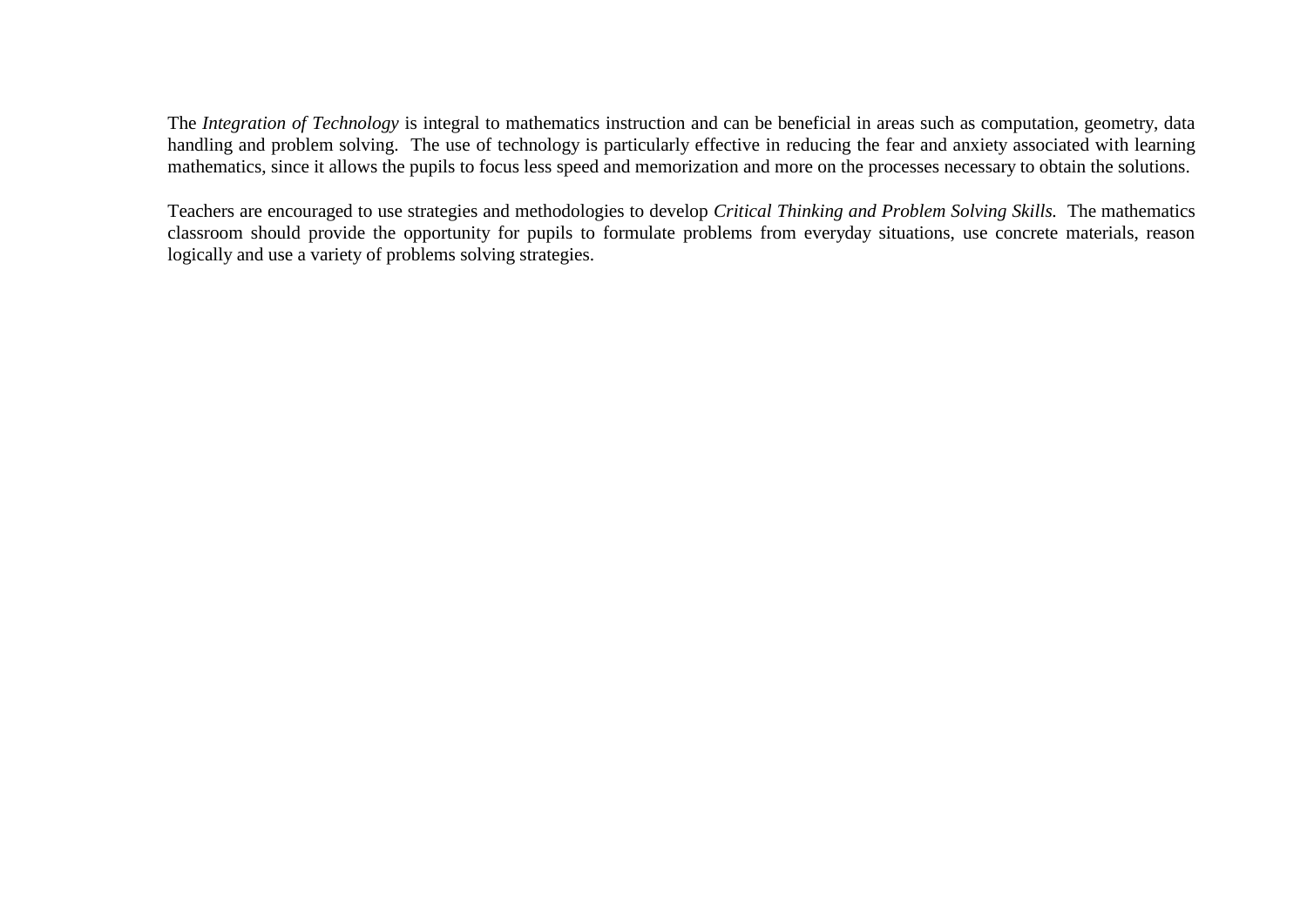# **SCOPE AND SEQUENCE**

- **Begin teaching the concept/skill/fact**
- $\overline{4}$ **Maintain and develop concept/skill/fact**

|        |                                                            |              | <b>CLASSES</b> |              |   |                         |
|--------|------------------------------------------------------------|--------------|----------------|--------------|---|-------------------------|
|        |                                                            | 1            |                | $\mathbf{2}$ | 3 | $\overline{\mathbf{4}}$ |
| 1.0    | PROBLEM SOLVING STRATEGIES AND SKILLS                      |              |                |              |   |                         |
|        |                                                            |              |                |              |   |                         |
| 1.0.1  | Problem solving as it relates to everyday situations       | $\mathbf{v}$ | 4              | 4            |   | 4                       |
| 1.0.2  | Problem solving steps                                      | $\mathbf v$  | $\overline{4}$ | 4            |   | $\overline{4}$          |
| 1.0.3  | Problem solving strategies                                 | $\mathbf{v}$ | 4              | 4            |   | 4                       |
| 1.0.4  | <b>Estimation strategies</b>                               | $\mathbf{v}$ | 4              | 4            |   | $\overline{4}$          |
| 1.0.5  | Interpretation of data and diagrams                        | $\mathbf{v}$ | 4              | 4            |   | $\overline{4}$          |
|        |                                                            |              |                |              |   |                         |
| 2.0    | <b>NUMBER CONCEPTS</b>                                     |              |                |              |   |                         |
|        |                                                            |              |                |              |   |                         |
| 2.0.1  | Mental computations and estimation techniques              | $\mathbf{v}$ | $\overline{4}$ | 4            |   | $\overline{4}$          |
| 2.0.2  | Read and write numbers                                     | $\mathbf v$  | 4              | 4            |   | 4                       |
| 2.0.3  | Comparison of numbers                                      | $\mathbf{v}$ | 4              | 4            |   | 4                       |
| 2.0.4  | Addition of whole numbers                                  | $\mathbf v$  | 4              | 4            |   | 4                       |
| 2.0.5  | Subtraction of whole numbers                               | $\mathbf{v}$ | $\overline{4}$ | 4            |   | $\overline{4}$          |
| 2.0.6  | Multiplication of whole numbers                            | $\mathbf v$  | $\overline{4}$ | 4            |   | $\overline{4}$          |
| 2.0.7  | Division of whole numbers                                  | $\mathbf{v}$ | 4              | 4            |   | 4                       |
| 2.0.8  | Solution of basic problems using the four basic operations | $\mathbf{v}$ | $\overline{4}$ | 4            |   | $\overline{4}$          |
| 2.0.9  | Odd/Even numbers                                           | $\mathbf v$  | $\overline{4}$ | 4            |   | 4                       |
| 2.0.10 | Value of a number                                          | $\mathbf v$  | 4              | 4            |   | $\overline{4}$          |
|        | 2.0.11 Place Value of a number                             | $\mathbf{v}$ | 4              | 4            |   | 4                       |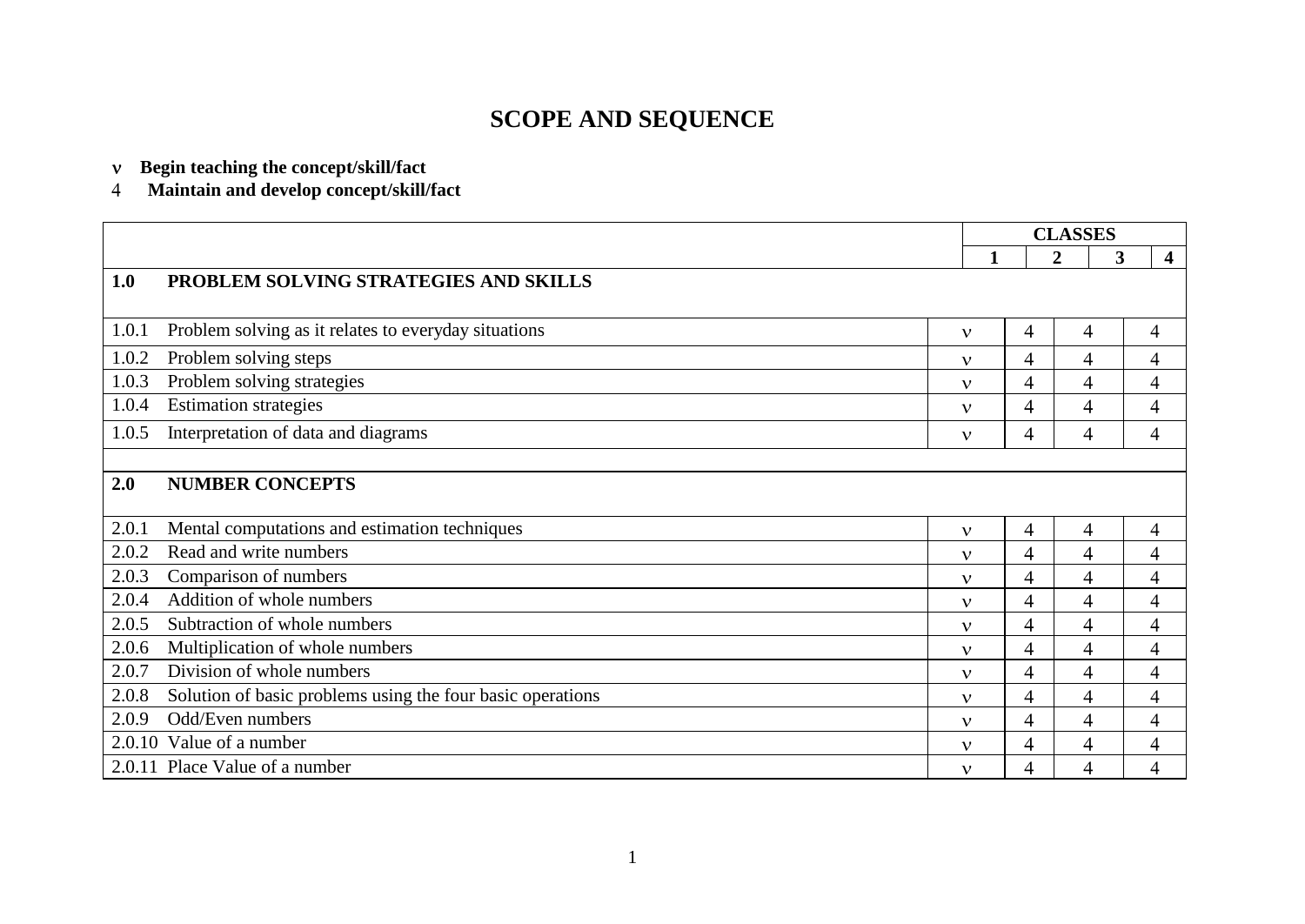- **Begin teaching the concept/skill/fact**
- **Maintain and develop concept/skill/fact**

|       |                                            | <b>CLASSES</b> |                          |                |                          |
|-------|--------------------------------------------|----------------|--------------------------|----------------|--------------------------|
|       |                                            | $\mathbf{1}$   | $\overline{2}$           | $\mathbf{3}$   | $\overline{\mathbf{4}}$  |
| 2.1   | PROPERTIES OF NUMBERS                      |                |                          |                |                          |
| 2.1.1 | The commutative property                   | $\mathbf{v}$   | $\overline{4}$           | 4              | $\overline{4}$           |
| 2.1.2 | The associative property                   | $\mathbf{v}$   | $\overline{4}$           | $\overline{4}$ | $\overline{4}$           |
| 2.1.3 | The identity property under addition       | $\mathbf{v}$   | $\overline{4}$           | $\overline{4}$ | 4                        |
| 2.1.4 | The identity property under multiplication | $\mathbf{v}$   | $\overline{4}$           | 4              | $\overline{4}$           |
| 2.1.5 | Multiplication by zero                     | $\mathbf{v}$   | $\overline{4}$           | 4              | $\overline{4}$           |
|       |                                            |                |                          |                |                          |
| 3.0   | <b>FRACTIONS AND DECIMALS</b>              |                |                          |                |                          |
| 3.0.1 | The concept of a fraction                  | $\mathbf{v}$   | 4                        | $\overline{4}$ | 4                        |
| 3.0.2 | Written symbols for fractions              | $\mathbf{v}$   | $\overline{4}$           | $\overline{4}$ | $\overline{\mathcal{A}}$ |
| 3.0.3 | Operations with fractions                  | $\mathbf{v}$   | $\overline{4}$           | $\overline{4}$ | $\overline{4}$           |
| 4.0   | <b>MEASUREMENT</b>                         |                |                          |                |                          |
| 4.0.1 | Non-standard units of measurement          | $\mathbf{v}$   | $\overline{4}$           | $\overline{4}$ | $\overline{4}$           |
| 4.0.2 | Standard units of measurement              | $\mathbf{v}$   | $\overline{4}$           | $\overline{4}$ | 4                        |
| 4.0.3 | The metric system                          | $\mathbf{v}$   | $\overline{4}$           | $\overline{4}$ | $\overline{4}$           |
| 4.1   | <b>Linear</b>                              |                |                          |                |                          |
| 4.1.1 | Determining length                         | $\mathbf{v}$   | $\overline{4}$           | $\overline{4}$ | $\overline{4}$           |
| 4.1.2 | Instruments for measuring length           | $\mathbf{v}$   | $\overline{4}$           | $\overline{4}$ | $\overline{4}$           |
| 4.1.3 | Units for measuring length                 | $\mathbf{v}$   | $\overline{\mathcal{A}}$ | $\overline{4}$ | $\overline{4}$           |
| 4.1.4 | Perimeter of shapes                        | $\mathbf{v}$   | $\overline{4}$           | 4              | $\overline{4}$           |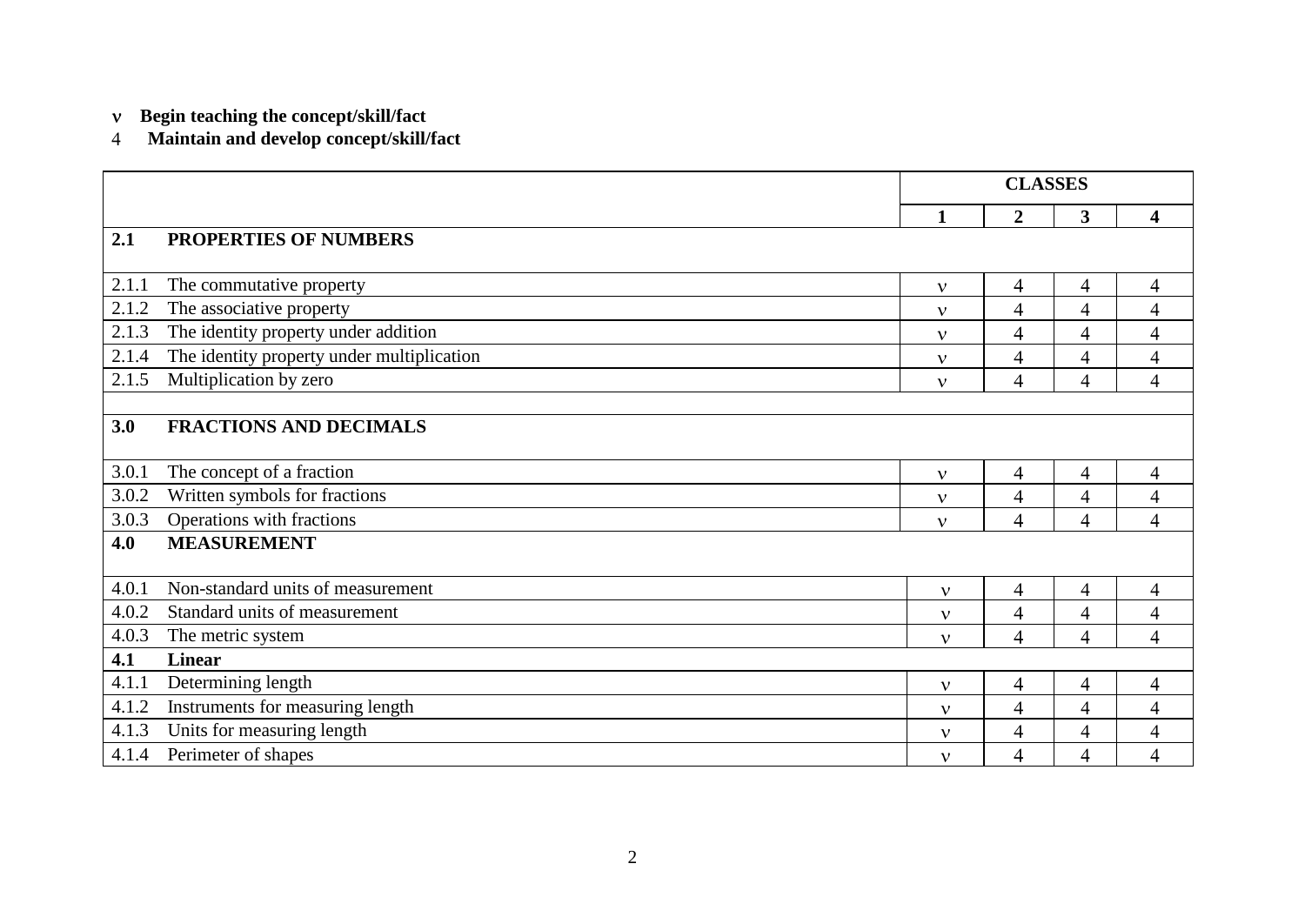**Begin teaching the concept/skill/fact**

**Maintain and develop concept/skill/fact**

|       |                                          | <b>CLASSES</b> |                  |                |                |
|-------|------------------------------------------|----------------|------------------|----------------|----------------|
|       |                                          | 1              | $\boldsymbol{2}$ | 3              | 4              |
| 4.2   | <b>Time</b>                              |                |                  |                |                |
| 4.2.1 | Times of the day                         | $\mathbf{v}$   | $\overline{4}$   | $\overline{4}$ | 4              |
| 4.2.2 | Periods of time - year, month, day, etc. | $\mathbf{v}$   | $\overline{4}$   | $\overline{4}$ | 4              |
| 4.2.3 | Instruments used for measuring time      | $\mathbf{v}$   | $\overline{4}$   | $\overline{4}$ | 4              |
| 4.2.4 | Choice of instruments for measuring time | $\mathbf{v}$   | $\overline{4}$   | 4              | 4              |
| 4.3   | <b>Money</b>                             |                |                  |                |                |
| 4.3.1 | The local currency                       | $\mathbf{v}$   | 4                | 4              | 4              |
| 4.3.2 | The use of coins and notes               | $\mathbf{v}$   | 4                | 4              | 4              |
| 4.3.3 | The relationship between coins and bills | $\mathbf{v}$   | $\overline{4}$   | 4              | 4              |
| 5.0   | <b>GEOMETRY</b>                          |                |                  |                |                |
| 5.0.1 | Properties of two-dimensional shapes     | $\mathbf{v}$   | 4                | 4              | 4              |
| 5.0.2 | Properties of three-dimensional shapes   | $\mathbf{v}$   | $\overline{4}$   | 4              | 4              |
| 5.0.3 | Line, point, ray and line segment        | $\mathbf{v}$   | $\overline{4}$   | 4              | 4              |
| 6.0   | <b>SET THEORY</b>                        |                |                  |                |                |
| 6.0.1 | Definition of a set                      | $\mathbf{v}$   | $\overline{4}$   | $\overline{4}$ | $\overline{4}$ |
| 6.0.2 | Description of a set                     | $\mathbf{v}$   | $\overline{4}$   | 4              | 4              |
| 6.0.3 | Elements in a set                        | $\mathbf{v}$   | $\overline{4}$   | $\overline{4}$ | 4              |
| 7.0   | <b>DATA HANDLING</b>                     |                |                  |                |                |
| 7.0.1 | Data collection and representation       | $\mathbf{v}$   | $\overline{4}$   | $\overline{4}$ | 4              |
| 7.0.2 | Averages of given data (mean, mode)      | $\mathbf{v}$   | 4                | 4              | 4              |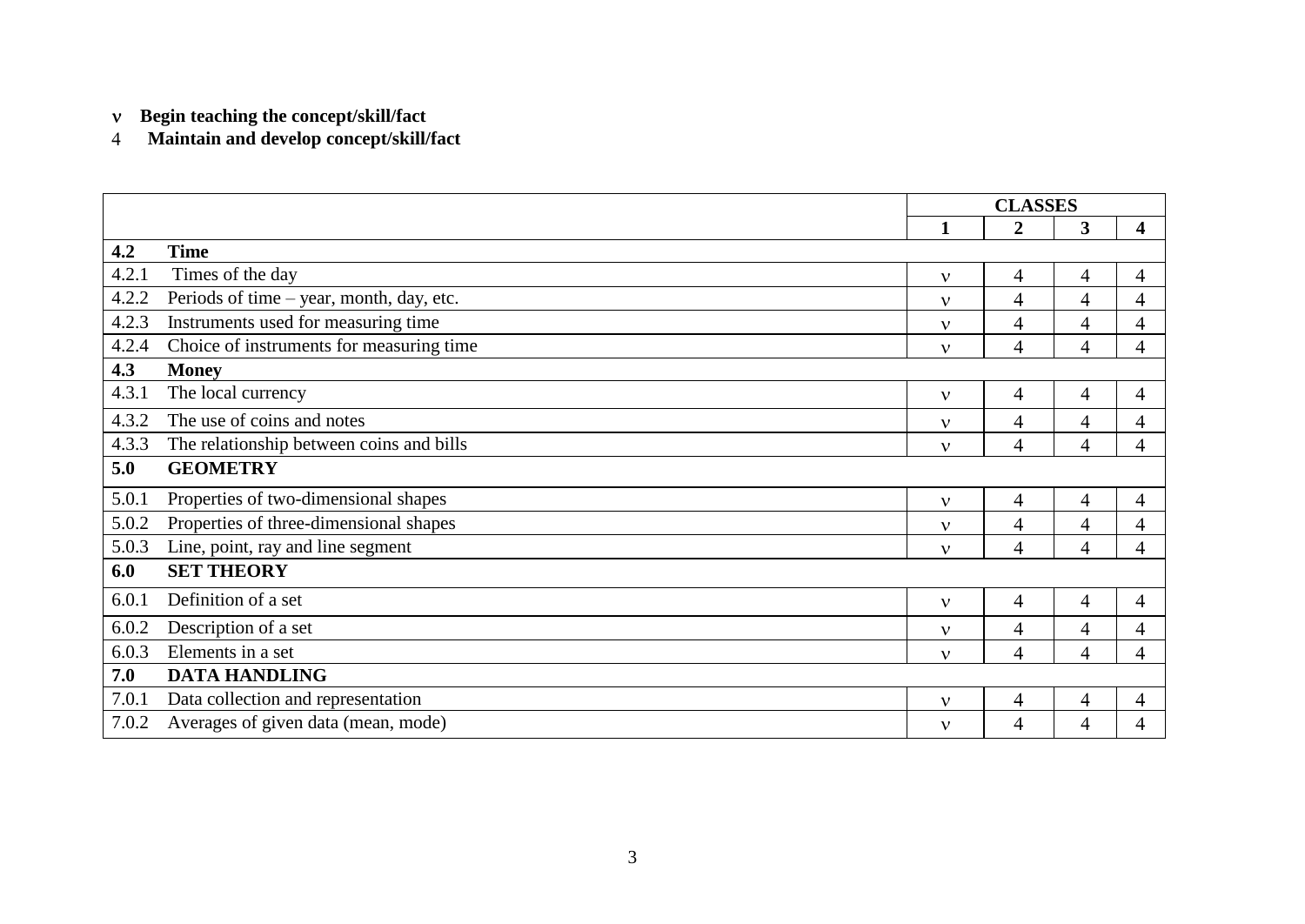# **ATTAINMENT TARGETS**

## **INTRODUCTION**

The Attainment Targets in Mathematics set out the knowledge, skills, attitudes and behaviours that pupils are expected to have by the end of the class. They enable schools to give future citizens the knowledge and skills they need to acquire a range of mathematical skills and techniques.

These Mathematics Attainment Targets are designed to ensure that pupils:

- understand, apply and analyse mathematical concepts;
- $\Box$  select and perform computations appropriate to specific problems;
- use mathematical language appropriately;
- $\Box$  develop the ability to apply mathematical knowledge to everyday situations.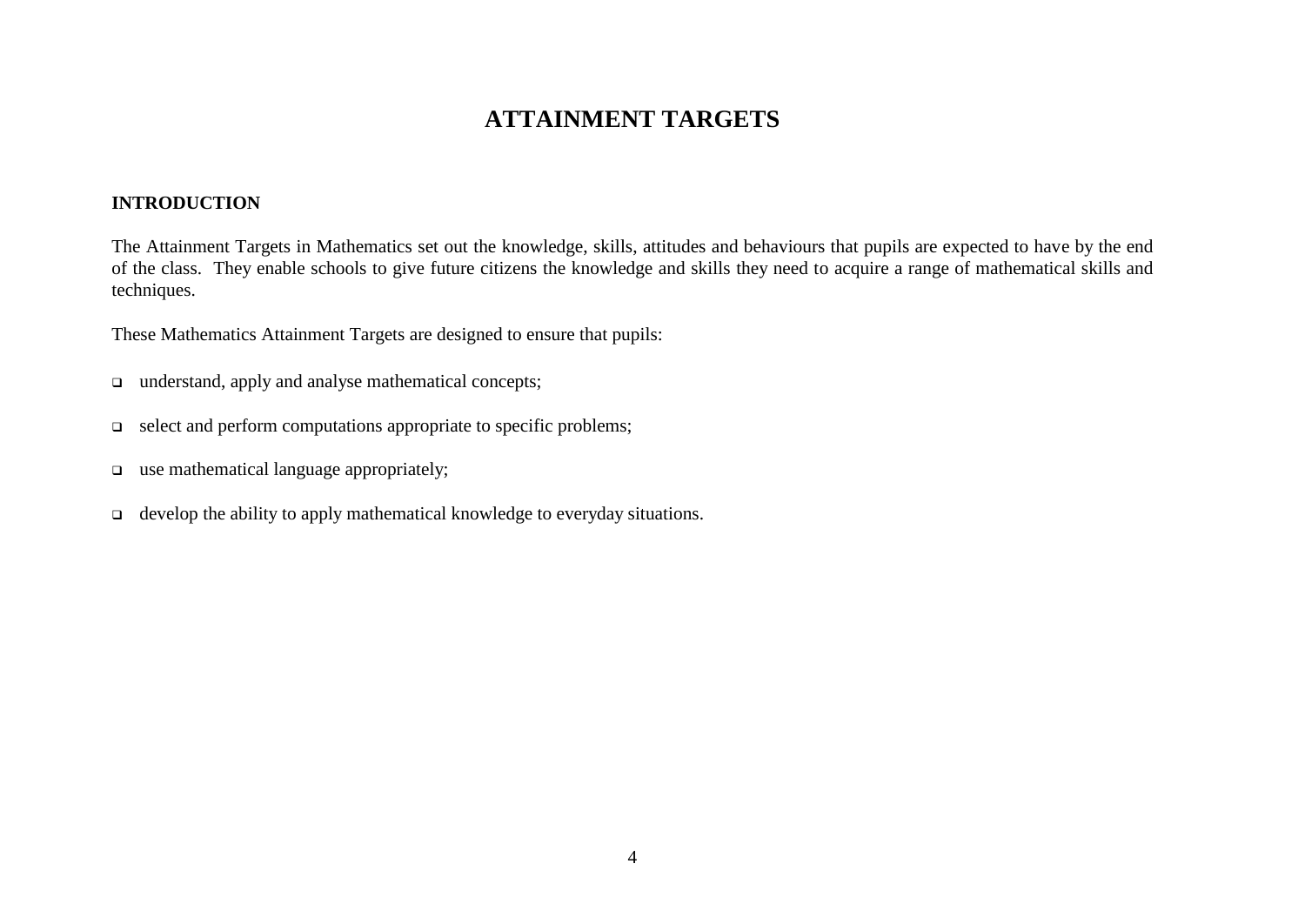#### **Simulate and create problems involving everyday situations and solve those and other problems using a variety of strategies.**

#### *The pupil should be able to:*

- $\Box$  use technology to formulate/create problems from everyday situations;
- apply a variety of problem solving strategies to solve problems and explain the variety of strategies used;
- $\Box$  explain and justify the solutions to questions;
- $\Box$  use technology to solve problems beyond the pencil-and-paper skills;
- $\Box$  interpret charts, tables and graphs;
- $\Box$  use a variety of mental computations and estimation techniques;
- □ work cooperatively in groups to solve problems.

**Understand and explain basic operations (addition, subtraction, multiplication and division) involving whole numbers by modelling and discussing a variety of problem solving situations.**

- read and write numbers up to 999;
- □ compare and order numbers up to 999;
- determine the place value of a digit in numbers up to 999;
- add and subtract whole numbers up to 999;
- multiply and divide whole numbers up to 999 by one-digit numbers;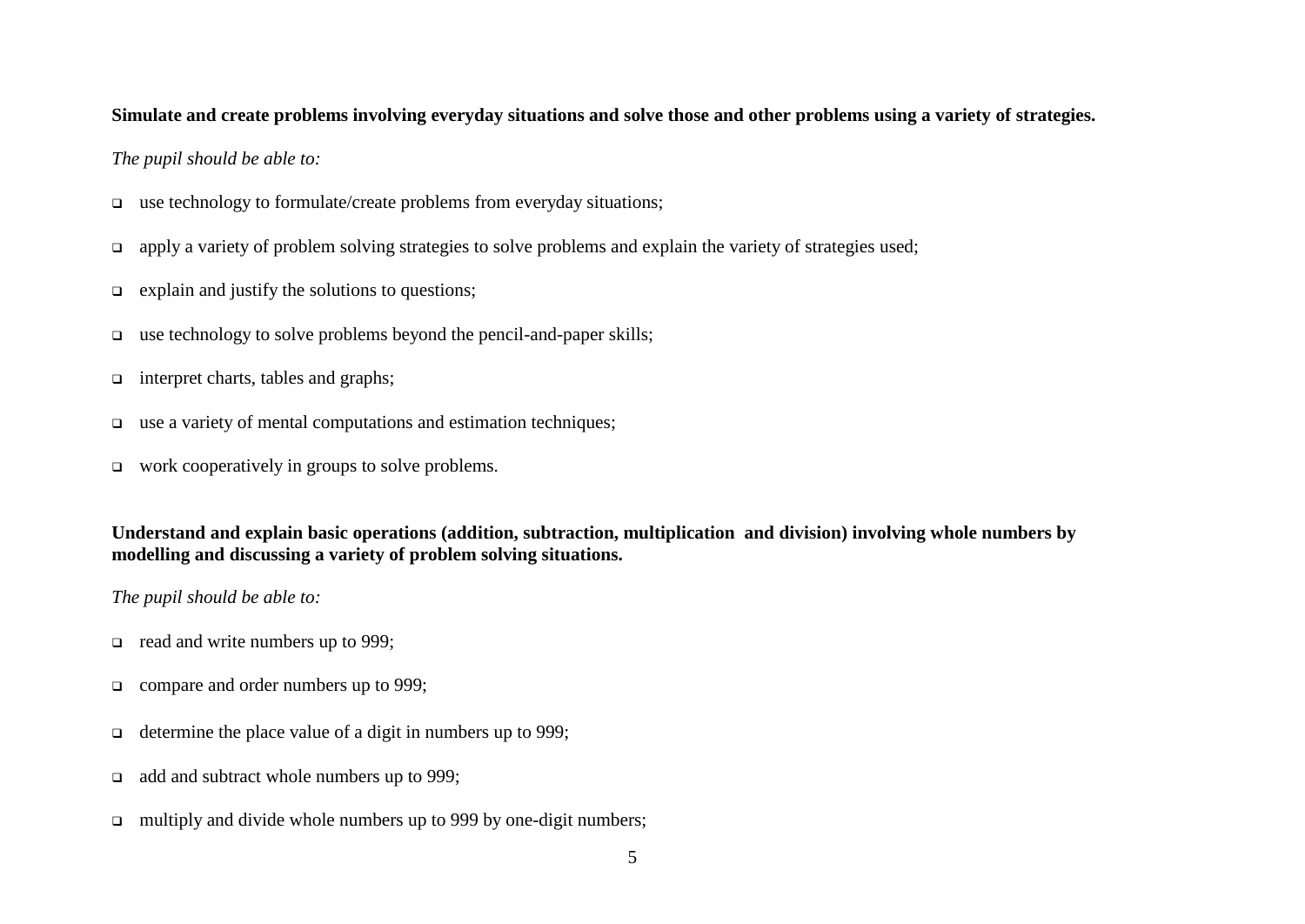$\Box$  use the four basic operations to solve problems with whole numbers.

#### **Understand fractions using concrete materials and diagrams and carry out basic operations.**

## *The pupil should be able to:*

- □ identify and compare fractional parts;
- $\Box$  illustrate given fractions of a whole;
- □ use symbols to represent fractions;
- read and write fractions;
- $\Box$  add fractions with the same denominator:
- $\Box$  subtract fractions with the same denominator.

**Demonstrate an understanding of, and an ability to apply measurement terms, identify relationships between and among measurement concepts and estimate and measure objects in their day-to-day environment.**

- □ use non-standard units to measure quantities;
- $\Box$  use standard units to measure quantities;
- **convert between units of measure;**
- $\Box$  determine the perimeter of a given shape;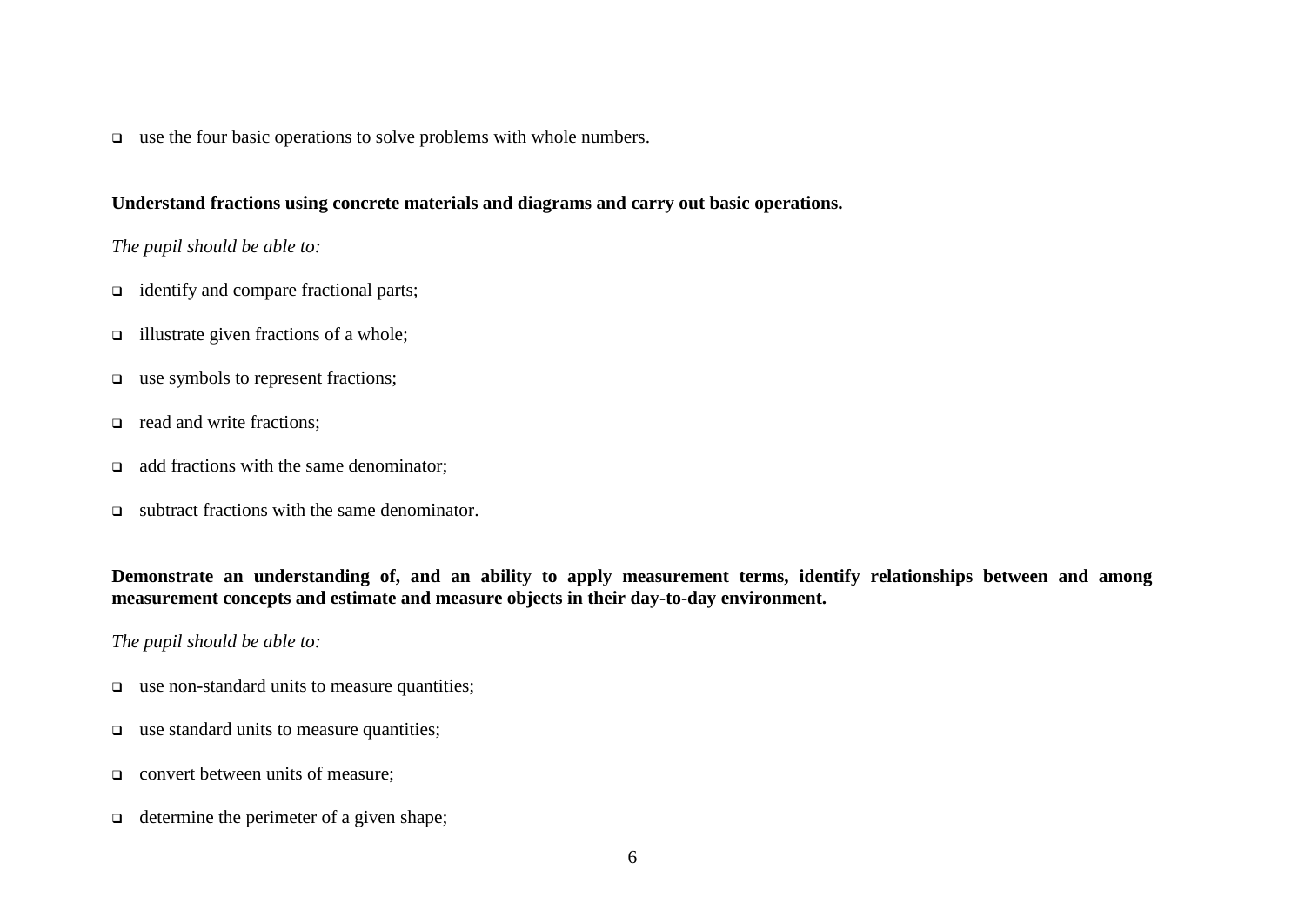- $\Box$  differentiate between times of the day;
- $\Box$  identify the days of the week in various sequences;
- $\Box$  identify the months of the year in various sequences;
- $\Box$  tell time by the hour, half hour and quarter hour;
- manage time effectively;
- $\Box$  identify the local coins and bills;
- use coins and bills in money transactions;
- $\Box$  develop an appreciation for saving money.

## **Understand key concepts of geometry using concrete materials and drawings.**

- identify two and three dimensional shapes;
- $\Box$  draw two dimensional shapes square, rectangle, triangle, circle;
- classify two and three dimensional shapes according to their attributes.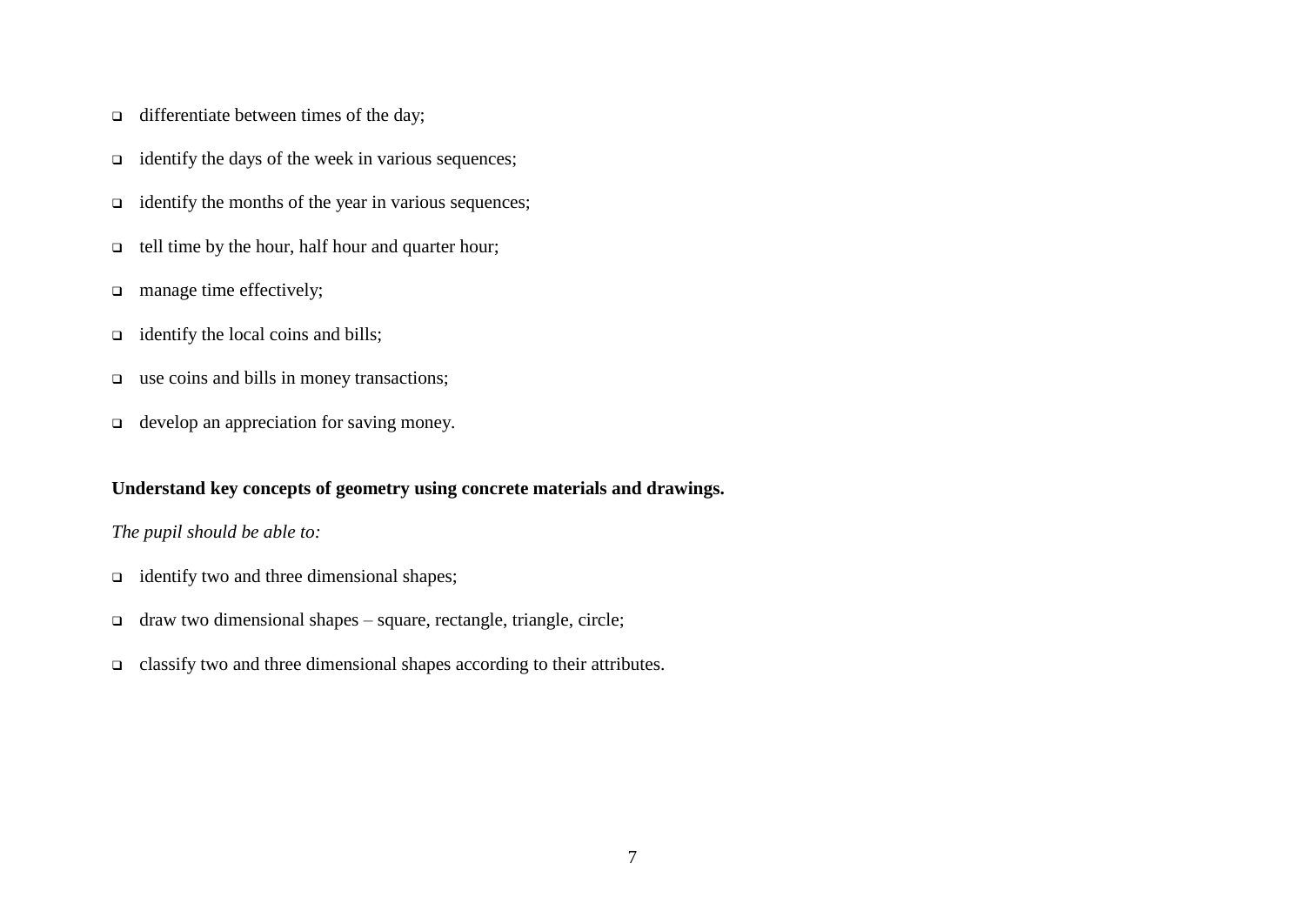## **Understand data and display them in a variety of ways**.

- $\Box$  collect data on area of interest;
- illustrate data using tables and tally charts;
- illustrate data using pictographs;
- interpret information given in diagrams;
- determine the mode for a set of data.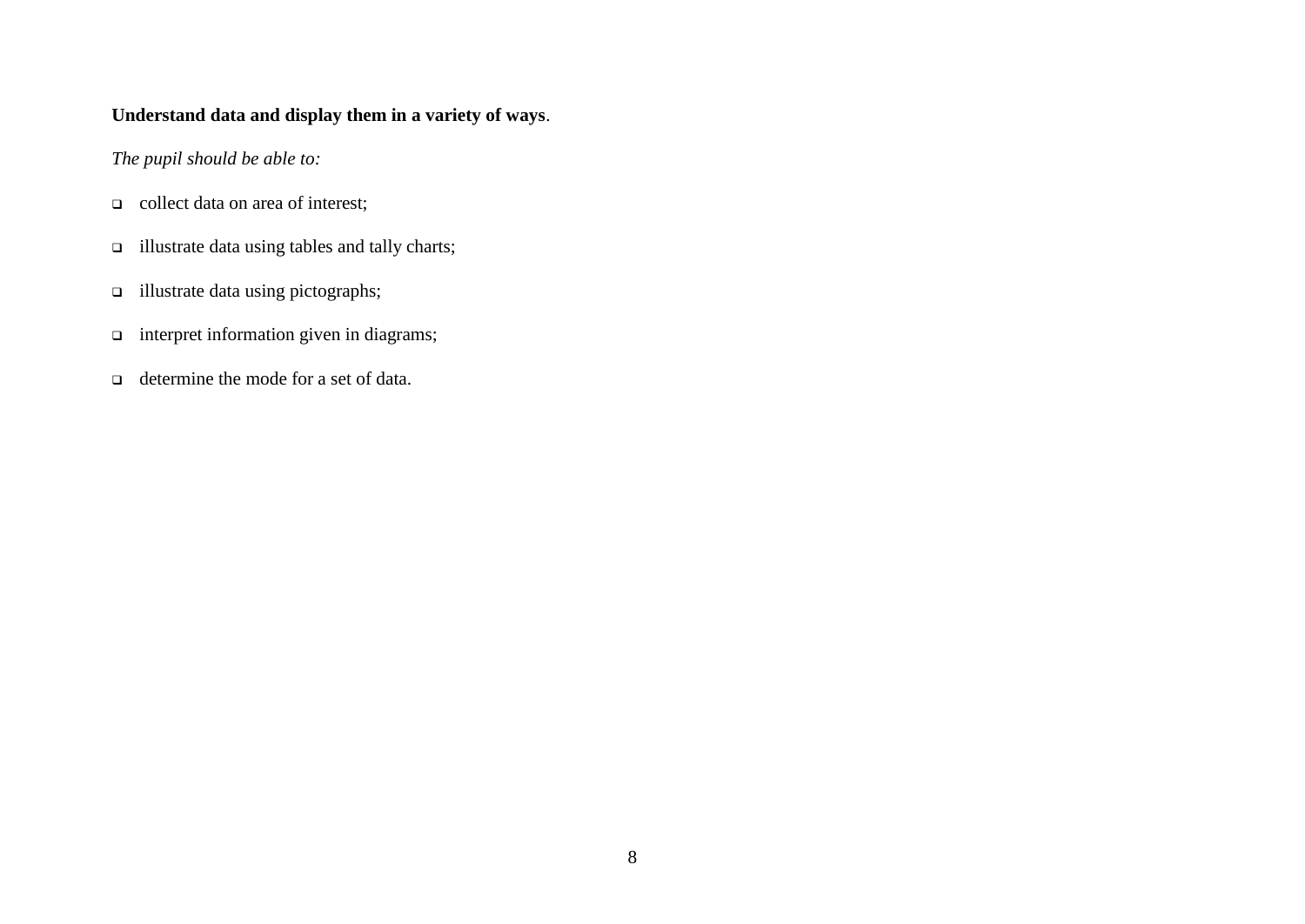| <b>TOPIC</b>           | <b>OBJECTIVES</b>                                                                              | <b>SUGGESTED</b>                                                                                            | <b>ASSESSMENT   RESOURCES</b>  |                                                                                         |
|------------------------|------------------------------------------------------------------------------------------------|-------------------------------------------------------------------------------------------------------------|--------------------------------|-----------------------------------------------------------------------------------------|
|                        |                                                                                                | <b>ACTITIVES</b>                                                                                            |                                |                                                                                         |
| <b>PROBLEM SOLVING</b> | Pupils should be able to:<br>Create problems from everyday<br>situations.                      | Use the following to solve<br>problems in the various topics:                                               | Oral questioning<br>Discussion | Manipulatives                                                                           |
|                        | Identify the steps in problem<br>solving.                                                      | Concrete models<br>Drawings / Diagrams<br>Acting out the problem                                            | Written tests                  | Calculator                                                                              |
|                        | Apply problem-solving strategies<br>to solve problems in all topics of<br>the syllabus.        | An ice cream vendor sells four<br>flavors of ice cream – chocolate,                                         | Observation<br>Quizzes         |                                                                                         |
| <b>NUMBER CONCEPTS</b> | Interpret diagrams to draw logical<br>conclusions.                                             | vanilla, cherry and coconut. How<br>many different ways can Shelly<br>order a double scoop of ice<br>cream? |                                |                                                                                         |
|                        | Read and write numbers up to 999<br>Compare and order numbers up to                            | Use the hundred board to<br>identify number patterns,                                                       |                                | Number charts                                                                           |
|                        | 999.<br>Use the signs $\langle 1, 1 \rangle$ correctly.                                        | sequences, 'the number before'<br>or the 'number after'.                                                    |                                | Number lines                                                                            |
|                        | Read, write and use ordinal<br>numbers up to the $31st$ to place<br>given objects in position. | Fill in the spaces with $\lt, =$ , $>$<br>$\ldots \ldots \ldots \ldots 200$<br>20<br>50                     |                                | Flash cards with<br>simple exercises in<br>addition, subtraction,<br>multiplication and |
|                        | Read and write Roman numerals<br>up to $12$ .                                                  | Mary is ninth is line. Sue is<br>fifth. How many people are<br>between Mary and Sue?                        |                                | division.                                                                               |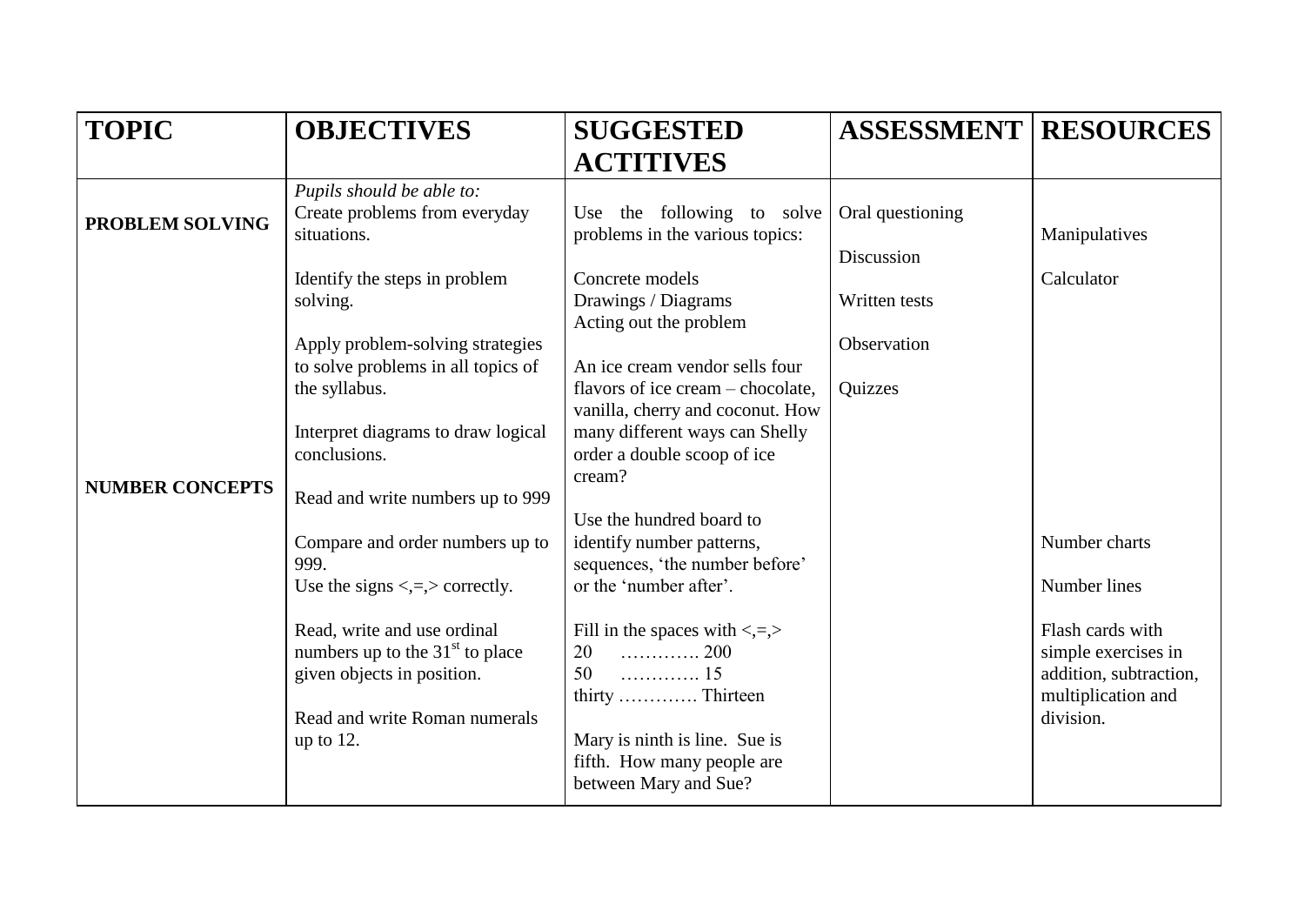| <b>TOPIC</b>       | <b>OBJECTIVES</b>                                                                                                                                                                                                                                                                                                                                                                                                                                                                                     | <b>SUGGESTED</b>                                                                                                                                                                                                                                                                                                                                                                                                                                                                                                                                 | <b>ASSESSMENT</b>                                | <b>RESOURCES</b>                                                                |
|--------------------|-------------------------------------------------------------------------------------------------------------------------------------------------------------------------------------------------------------------------------------------------------------------------------------------------------------------------------------------------------------------------------------------------------------------------------------------------------------------------------------------------------|--------------------------------------------------------------------------------------------------------------------------------------------------------------------------------------------------------------------------------------------------------------------------------------------------------------------------------------------------------------------------------------------------------------------------------------------------------------------------------------------------------------------------------------------------|--------------------------------------------------|---------------------------------------------------------------------------------|
| <b>Addition</b>    | Determine the value and/or place<br>Value of digits.<br>Add numbers up to 999 with and                                                                                                                                                                                                                                                                                                                                                                                                                | <b>ACTITIVES</b><br>Use straws to complete                                                                                                                                                                                                                                                                                                                                                                                                                                                                                                       |                                                  | Number machine                                                                  |
| <b>Subtraction</b> | without regrouping.<br>Recall addition facts up to 18 in<br>mental arithmetic activities.<br>Demonstrate the commutative<br>property under addition<br>Demonstrate the associative<br>property under addition<br>Recognise and use the identity<br>property of zero under addition<br>and subtraction<br>Demonstrate addition as the<br>inverse of subtraction<br>Recall subtraction facts up to 18<br>in mental arithmetic activities.<br>Subtract numbers up to 999<br>without and with regrouping. | subtraction with regrouping.<br>Complete subtraction tables such<br>as:<br>9 11<br>$7\phantom{.0}$<br>$\mathfrak{Z}$<br>$\overline{4}$<br>$\mathfrak{S}$<br>$\overline{7}$<br>$\overline{3}$<br>5<br>$\overline{1}$<br>6<br>$\overline{4}$<br>8<br>3<br>Create flash cards that show a<br>subtraction on one side and the<br>answer on the next.<br>$10 - 4$<br>6<br><b>Back</b><br>Front<br>Joan bought three apples on<br>Monday and four on Wednesday.<br>Her brother bought four apples<br>on Monday and three on<br>Wednesday. Who had more | <b>Role Playing</b><br><b>Oral Presentations</b> | Straws;<br>Match sticks for<br>counting in bundles.<br><b>Boxes</b><br>Counters |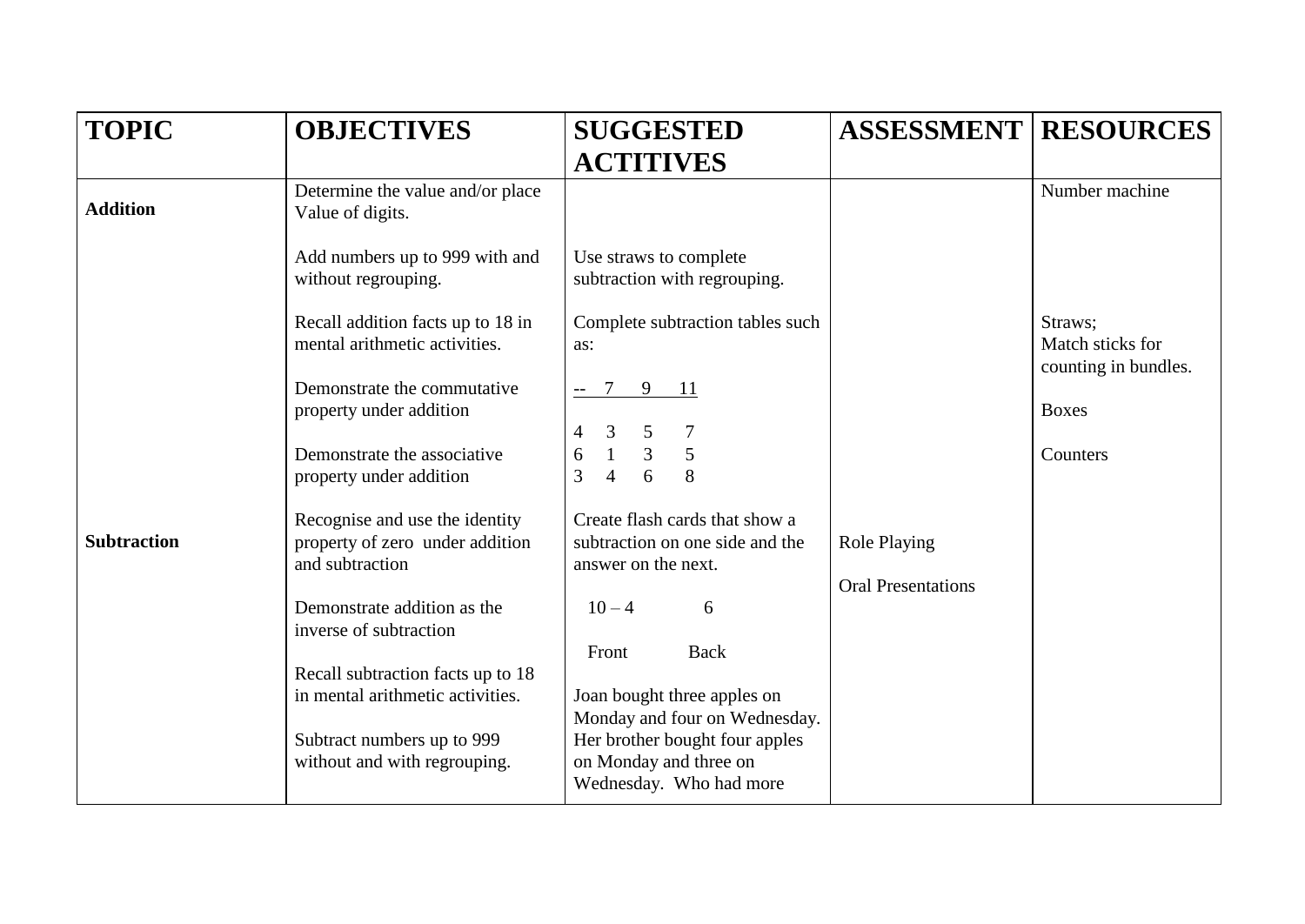| <b>TOPIC</b>          | <b>OBJECTIVES</b>                                                                         | <b>SUGGESTED</b>                                                              | <b>ASSESSMENT RESOURCES</b> |                              |
|-----------------------|-------------------------------------------------------------------------------------------|-------------------------------------------------------------------------------|-----------------------------|------------------------------|
|                       |                                                                                           | <b>ACTITIVES</b>                                                              |                             |                              |
|                       |                                                                                           | apples?                                                                       |                             |                              |
| <b>Multiplication</b> | Recall multiplication facts up to 50<br>in mental arithmetic activities.                  | Pretend you are the number zero.<br>Make a speech telling your                | Simulation                  | Multiplication cards         |
|                       |                                                                                           | friends why you are special.                                                  | Written tests               | <b>Beads</b>                 |
|                       | Build and use the multiplication<br>tables 2, 3, 4, 5 and 10.                             | Sandra had 12 boxes with 4                                                    | Quizzes                     | <b>Multiplication tables</b> |
|                       | Demonstrate the commutative and                                                           | apples in each box. John had 4<br>boxes with 12 marbles in each               |                             | Calculator                   |
|                       | associative properties under<br>multiplication                                            | box. How many more marbles<br>did John have than Sandra?                      |                             | Worksheets                   |
|                       | Write the multiples of tables<br>taught.                                                  | Fill in the spaces using $\langle 1, 2 \rangle$                               |                             |                              |
|                       | Demonstrate multiplication as<br>repeated addition.                                       | $2 \times 3$<br>$3 \times 2$<br>$5 + 2$<br>$0 + 5$<br>$3 \times 0$<br>$3 + 0$ |                             |                              |
|                       | Recognise and use the property of<br>zero under multiplication                            |                                                                               |                             |                              |
|                       | Recognise and use the property of<br>one under multiplication.                            |                                                                               |                             |                              |
|                       | Multiply up to 2-digit numbers by<br>$2, 3, 4, 5,$ and 10 without and with<br>regrouping. |                                                                               |                             |                              |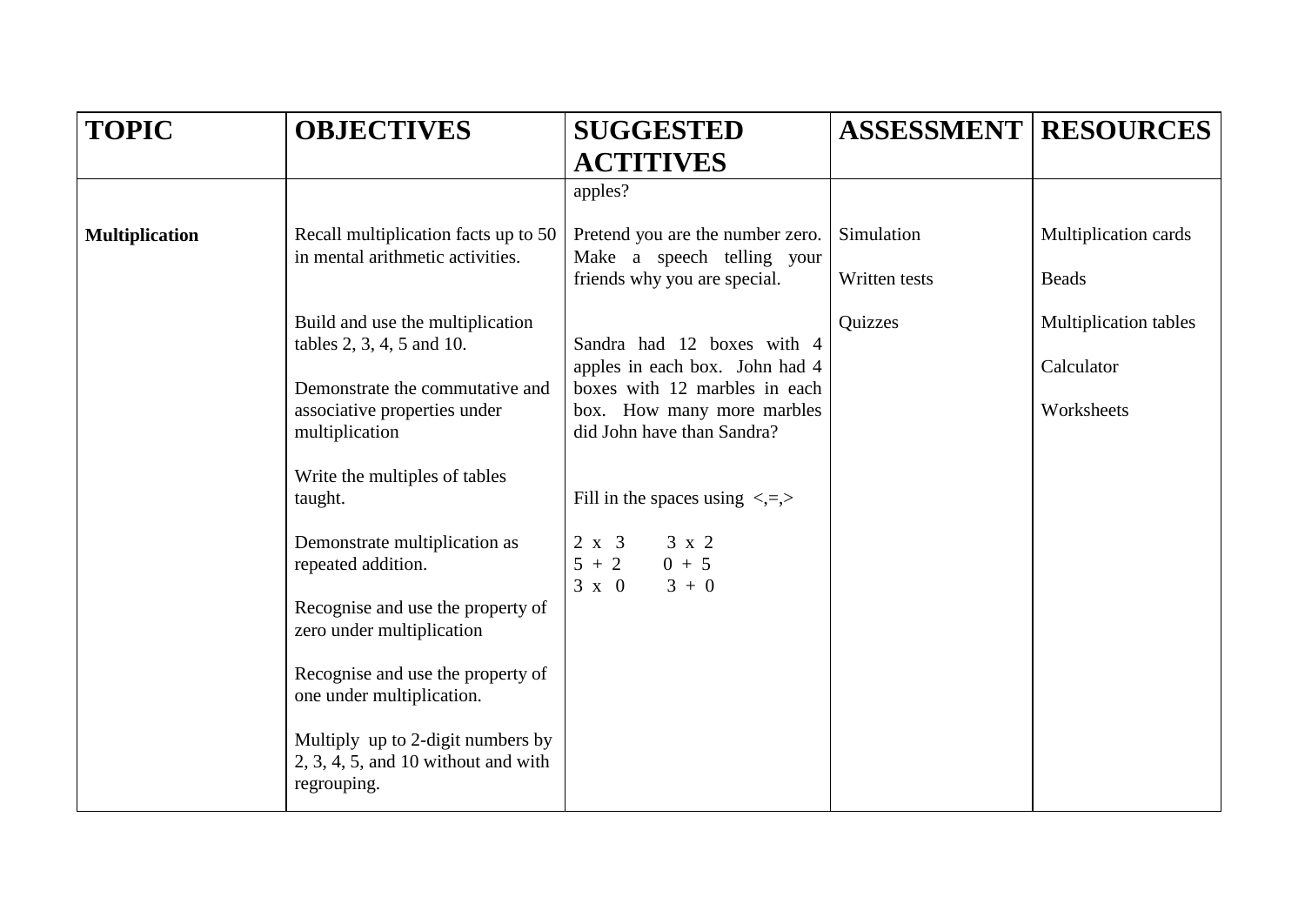| <b>TOPIC</b>     | <b>OBJECTIVES</b>                                                                                     | <b>SUGGESTED</b>                                                                                        | <b>ASSESSMENT</b>       | <b>RESOURCES</b>     |
|------------------|-------------------------------------------------------------------------------------------------------|---------------------------------------------------------------------------------------------------------|-------------------------|----------------------|
|                  |                                                                                                       | <b>ACTITIVES</b>                                                                                        |                         |                      |
| <b>Division</b>  | Demonstrate multiplication as the<br>inverse of division and vice versa.                              | Which is the better buy?<br>$\overline{4}$<br>pencils at a total cost of 40 cents                       | Quizzes                 | Newspapers           |
|                  | Divide numbers up to 99 by 2, 3, 4<br>and 5 with and without                                          | or 5 pencils at a total cost of 45<br>cents.                                                            | Written tests           | Magazines            |
|                  | remainders.                                                                                           | Share 87 nuts equally among 5<br>boys. How much would each                                              |                         |                      |
|                  | Demonstrate division as repeated<br>subtraction.                                                      | boy get? Will any be left?                                                                              | Written report          | Fraction chart       |
|                  | Use the vocabulary of the                                                                             |                                                                                                         |                         |                      |
|                  | operations (sum, difference,<br>product, quotient, add, subtract,                                     | There are 24 cherries to be                                                                             |                         | Paper plates         |
|                  | divide, multiply, remainder).                                                                         | placed in bags. A bag can only<br>hold 5 cherries. How many bags                                        | Demonstration           |                      |
|                  | nearest ten and hundred.                                                                              | are needed?                                                                                             | <b>Sentence Writing</b> | Crayons              |
|                  | <b>Read and write Roman Numerals</b>                                                                  | Read articles in the newspaper,<br>magazine or journals. Give a                                         |                         | Fraction strips      |
|                  | up to $12$ .                                                                                          | report of what you read,<br>rounding off any numbers to the                                             | Observation             | Fraction number line |
| <b>FRACTIONS</b> | Define a fraction as part of a<br>whole.                                                              | nearest ten.                                                                                            |                         | Cake, pizza, fruit   |
|                  |                                                                                                       |                                                                                                         |                         | Card plates          |
|                  | $1/8$ , $1/16$ ); $(1/3, 1/6, 1/12)$ ;<br>(1/5, 1/10)                                                 | circles, squares and rectangles.<br>Using paper plates, divide into<br>equal sectors to show fractions. |                         |                      |
|                  | Round off whole numbers to the<br>Identify parts of a whole $(\frac{1}{2}, \frac{1}{4}, \frac{1}{4})$ | Fold card to show fractions of                                                                          | Illustrations           | Card                 |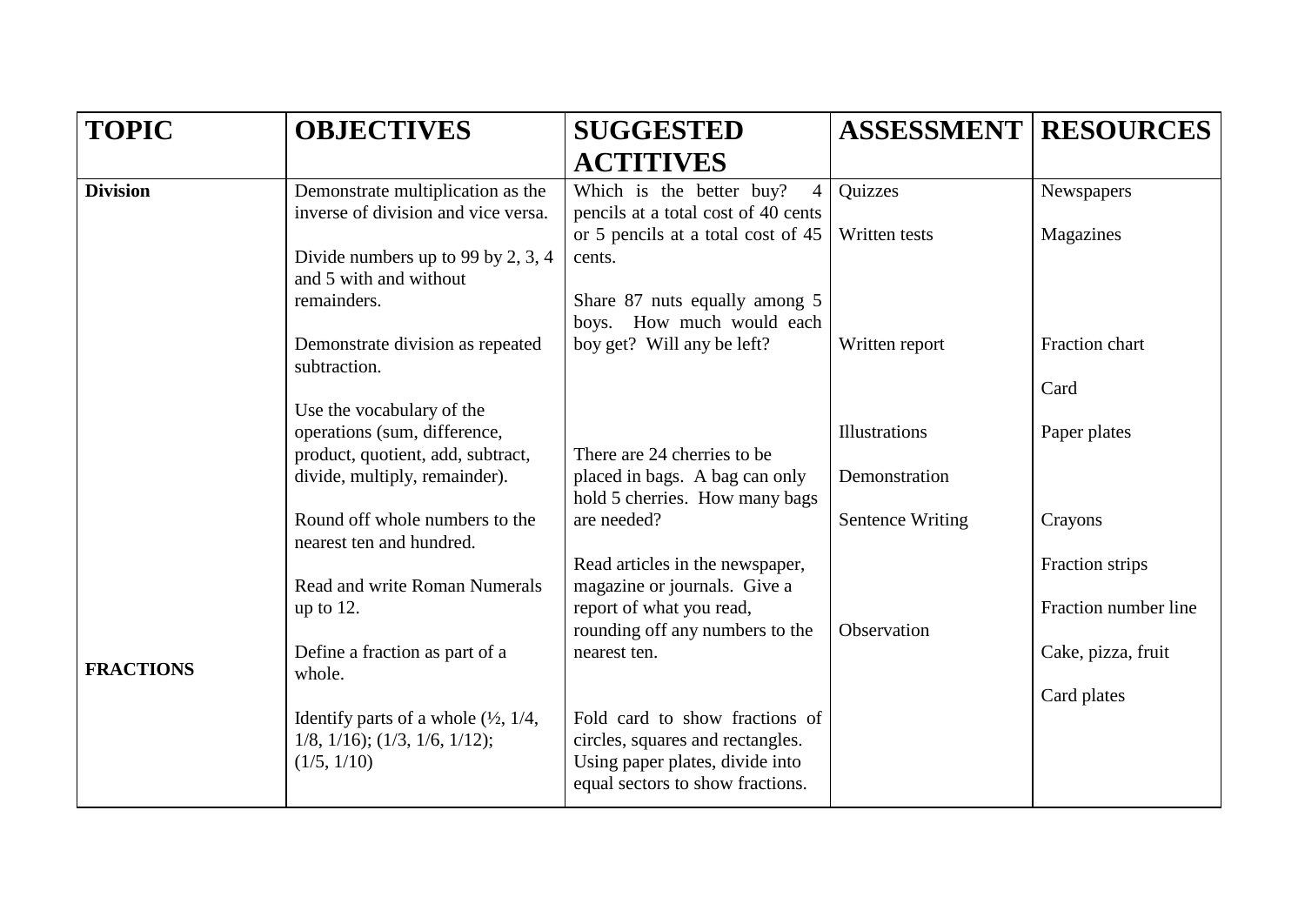| <b>TOPIC</b> | <b>OBJECTIVES</b>                                        | <b>SUGGESTED</b>                                                                               | <b>ASSESSMENT</b>             | <b>RESOURCES</b>                            |
|--------------|----------------------------------------------------------|------------------------------------------------------------------------------------------------|-------------------------------|---------------------------------------------|
|              |                                                          | <b>ACTITIVES</b>                                                                               |                               |                                             |
|              | Combine and match fractional<br>parts to make a whole.   | Colour various sectors to create a<br>pattern.                                                 | <b>Illustration / Drawing</b> | Metre rule                                  |
|              | Determine half / quarter of a set of                     |                                                                                                |                               | Strips of card                              |
|              | objects.                                                 | Share fruits, cake and pizza                                                                   |                               | Foot rule                                   |
|              | Write a fraction in the form<br>Numerator                | among students in the class.                                                                   |                               | <b>Sticks</b>                               |
|              | Denominator                                              |                                                                                                |                               | Worksheets                                  |
|              | Identify the numerator and<br>denominator of a fraction. |                                                                                                |                               |                                             |
|              | Compare and order fractions with<br>the same denominator |                                                                                                | Observation                   |                                             |
|              | Compare fractions with different                         | Using different coloured card,                                                                 |                               |                                             |
|              | denominators but same family i.e.<br>$1/3$ , $1/6$ etc.  | create fractional parts of the<br>square, rectangle, triangle and<br>circle. Combine different | Demonstration                 | Calendars                                   |
|              | Add and subtract fractions with<br>like denominators     | shapes to form a design.                                                                       |                               | Watch<br>analog<br>$\overline{\phantom{a}}$ |
|              | Learn to be creative                                     |                                                                                                |                               | digital<br>$\overline{\phantom{a}}$         |
|              |                                                          |                                                                                                |                               | Alarm clock                                 |
|              |                                                          |                                                                                                |                               | Clock faces                                 |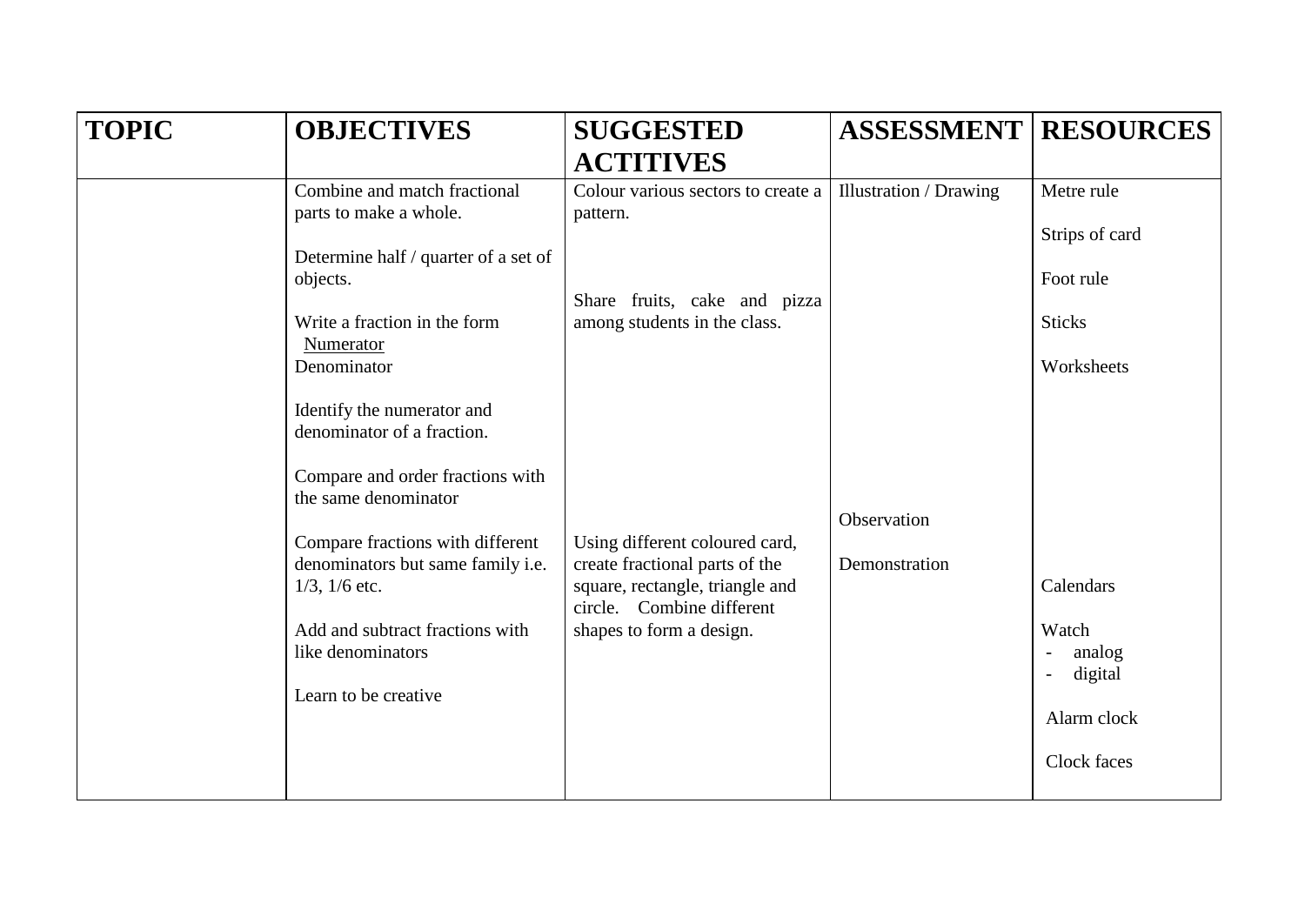| <b>TOPIC</b>                        | <b>OBJECTIVES</b>                                                                                                                                                                                                                                                                | <b>SUGGESTED</b>                                                                                                                                                                                                            | <b>ASSESSMENT</b>           | <b>RESOURCES</b>                                               |
|-------------------------------------|----------------------------------------------------------------------------------------------------------------------------------------------------------------------------------------------------------------------------------------------------------------------------------|-----------------------------------------------------------------------------------------------------------------------------------------------------------------------------------------------------------------------------|-----------------------------|----------------------------------------------------------------|
|                                     |                                                                                                                                                                                                                                                                                  | <b>ACTITIVES</b>                                                                                                                                                                                                            |                             |                                                                |
| <b>MEASUREMENT</b><br><b>Linear</b> | Estimate, measure and compare<br>lengths of various objects using<br>non-standard units.                                                                                                                                                                                         | Use the hand span and footstep<br>to measure distances in<br>the<br>Compare<br>the<br>classroom.<br>collected<br>by<br>measurements                                                                                         | Illustrations               | Computer                                                       |
|                                     | Estimate, measure and compare<br>lengths of various objects using<br>non-standard units.                                                                                                                                                                                         | different students.<br>Students guess the length of<br>various objects, using a stick.                                                                                                                                      |                             | <b>Bills</b><br>Coins                                          |
|                                     | Convert from metres to<br>centimetres and vice versa                                                                                                                                                                                                                             | For example the desk is 2 sticks<br>long and the door is 5 sticks<br>long.                                                                                                                                                  |                             | Discarded cartons,<br>cans, wrappers                           |
|                                     | Choose the appropriate unit to<br>measure given lengths.<br>Measure the perimeter of objects<br>and shapes using standard units                                                                                                                                                  |                                                                                                                                                                                                                             | Role playing<br>Questioning |                                                                |
| <b>Time</b>                         | Recognise varied traditions in<br>society eg. be aware of holidays.<br>- Name the days of the week and<br>the months of the year.<br>- Read the date (day, month, year)<br>from a calendar.<br>Use a.m. and p.m. to<br>distinguish between time in the<br>morning and afternoon. | Use the computer to create<br>monthly calendars for the year.<br>Shade dates to show the<br>birthdays of the pupils in the<br>class, holidays etc.<br>Ask students to write sentences<br>to say what activities they did on |                             | dimensional<br>Two<br>shapes<br>Three<br>dimensional<br>shapes |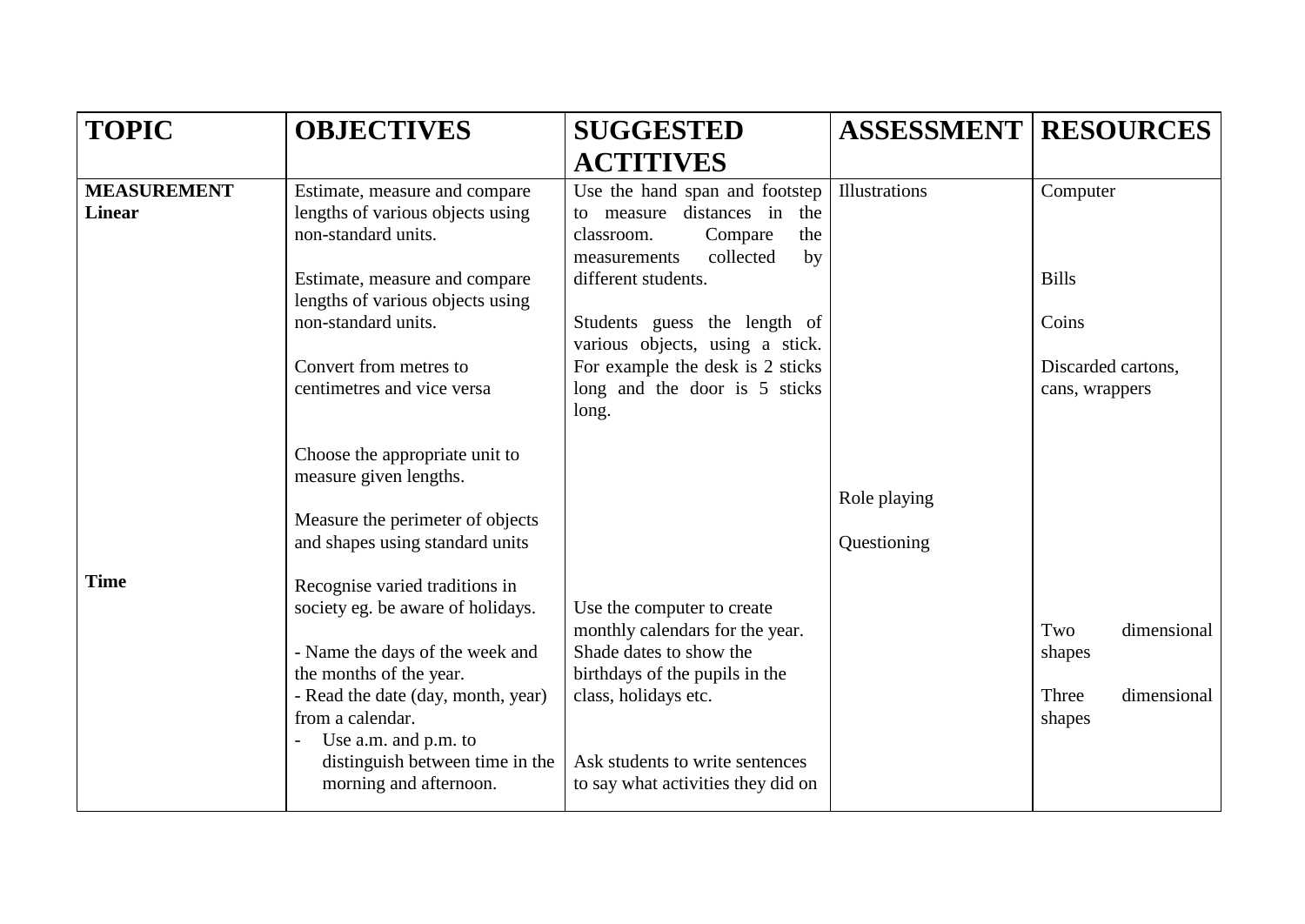| <b>TOPIC</b>    | <b>OBJECTIVES</b>                                                           | <b>SUGGESTED</b>                                                      | <b>ASSESSMENT</b>  | <b>RESOURCES</b>             |
|-----------------|-----------------------------------------------------------------------------|-----------------------------------------------------------------------|--------------------|------------------------------|
|                 |                                                                             | <b>ACTITIVES</b>                                                      |                    |                              |
|                 | Tell time on the hour, half hour<br>and quarter hour.                       | Saturday morning.                                                     | Oral questioning   | Nets of solids               |
| <b>Money</b>    |                                                                             |                                                                       | Illustrations      | Geoboards                    |
|                 | Identify the local coins as well as<br>the following bills \$5, \$10, \$20. |                                                                       | Oral presentations | Computer                     |
|                 | Give coins and bills of the                                                 | Set up a shopping center in the                                       | Observation        | Paint                        |
|                 | equivalent value for amounts up to                                          | classroom.                                                            |                    |                              |
|                 | \$5.                                                                        |                                                                       |                    | Crayons                      |
|                 | Determine the correct coins and<br>bills needed to purchase one, two        | Visit a local shop or supermarket<br>and talk to the owner / workers. |                    | Card                         |
|                 | or three items.                                                             |                                                                       |                    |                              |
|                 | Make the change for amounts up<br>to \$5.                                   |                                                                       |                    |                              |
|                 | Use appropriate body language<br>when addressing others.                    |                                                                       |                    |                              |
| <b>GEOMETRY</b> |                                                                             |                                                                       |                    | Two<br>dimensional<br>shapes |
|                 | Identify two-dimensional shapes:                                            |                                                                       |                    |                              |
|                 | square, rectangle, triangle, circle.                                        |                                                                       |                    | Sorting trays                |
|                 | Classify two-dimensional shapes                                             | Show pupils a collection of                                           |                    |                              |
|                 | according to their attributes.                                              | objects such as a matchbox, a                                         |                    |                              |
|                 | Draw two-dimensional shapes.                                                | ball, a party hat, an eraser, a                                       |                    |                              |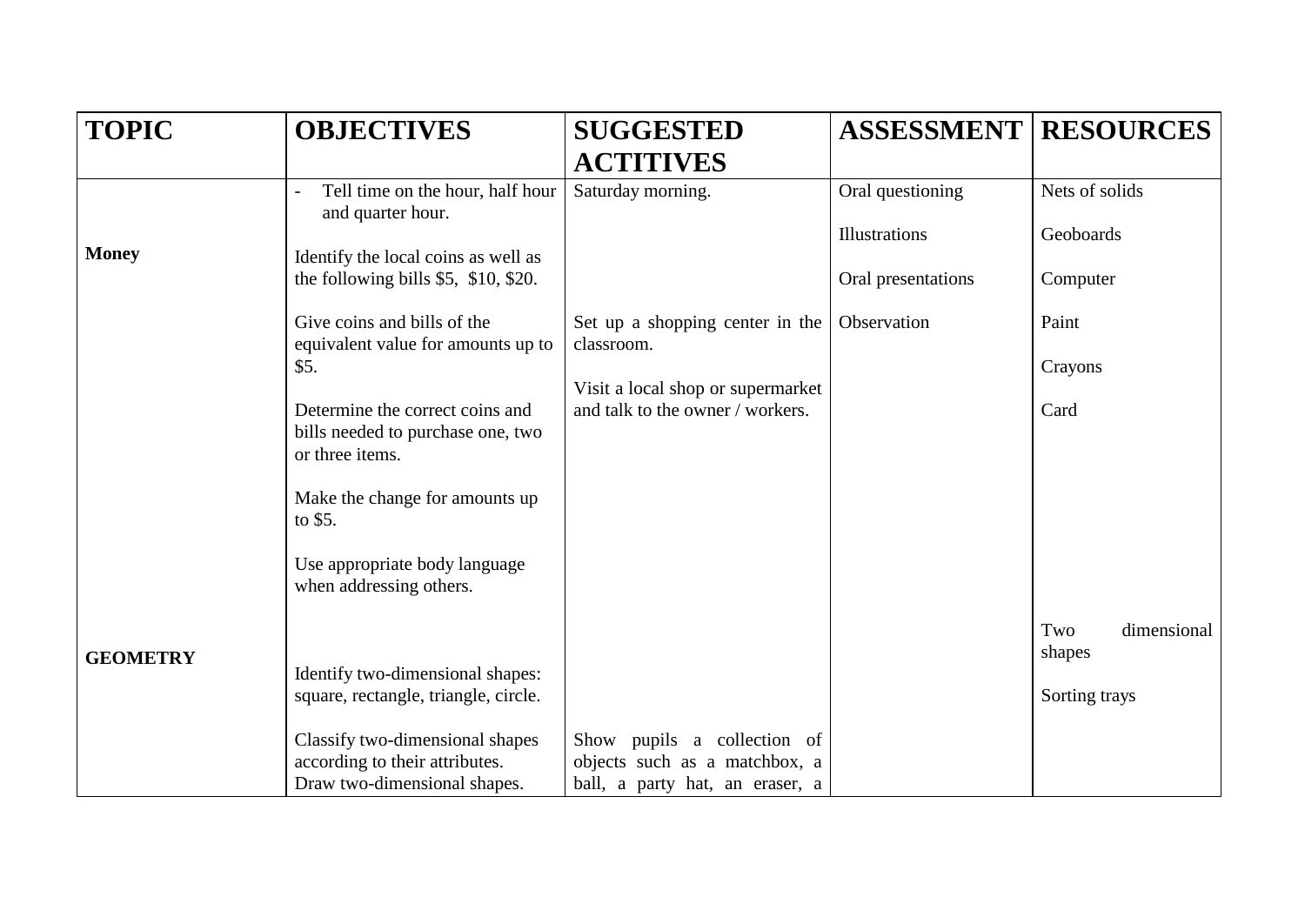| <b>TOPIC</b>      | <b>OBJECTIVES</b>                                                                                                        | <b>SUGGESTED</b>                                                                                 | <b>ASSESSMENT</b>            | <b>RESOURCES</b>        |
|-------------------|--------------------------------------------------------------------------------------------------------------------------|--------------------------------------------------------------------------------------------------|------------------------------|-------------------------|
|                   |                                                                                                                          | <b>ACTITIVES</b>                                                                                 |                              |                         |
|                   | Distinguish between the square<br>and other rectangles.                                                                  | pencil, a can. Ask pupils to<br>describe the shapes and group<br>them according to the features. | Written tests                |                         |
|                   | Identify three-dimensional shapes.                                                                                       |                                                                                                  | Illustrations                |                         |
|                   | Classify three-dimensional shapes<br>according to their attributes.                                                      |                                                                                                  | Discussion                   | <b>Maps</b>             |
|                   | Distinguish between the cube and<br>cuboid and the cylinder and cone.                                                    |                                                                                                  |                              | Squared paper<br>Rulers |
|                   | Identify a line, a line segment, a<br>point and a ray.<br>Identify/distinguish between<br>horizontal and vertical lines. |                                                                                                  |                              |                         |
|                   | Identify lines of symmetry.                                                                                              | Use the computer to draw line<br>segments, and rays.                                             | Graphical<br>representations |                         |
|                   | Identify open and closed curves.                                                                                         | Manipulate the line segments to<br>illustrate horizontal and vertical                            | Illustrations                |                         |
|                   | Sort objects and numbers into sets.                                                                                      | lines.                                                                                           |                              |                         |
| <b>SET THEORY</b> | - Describe a group of objects that<br>have a feature in common.<br>- List the members of a given set.                    | Use paint or ink to make designs<br>by folding the paper and<br>spreading.                       | Discussion                   |                         |